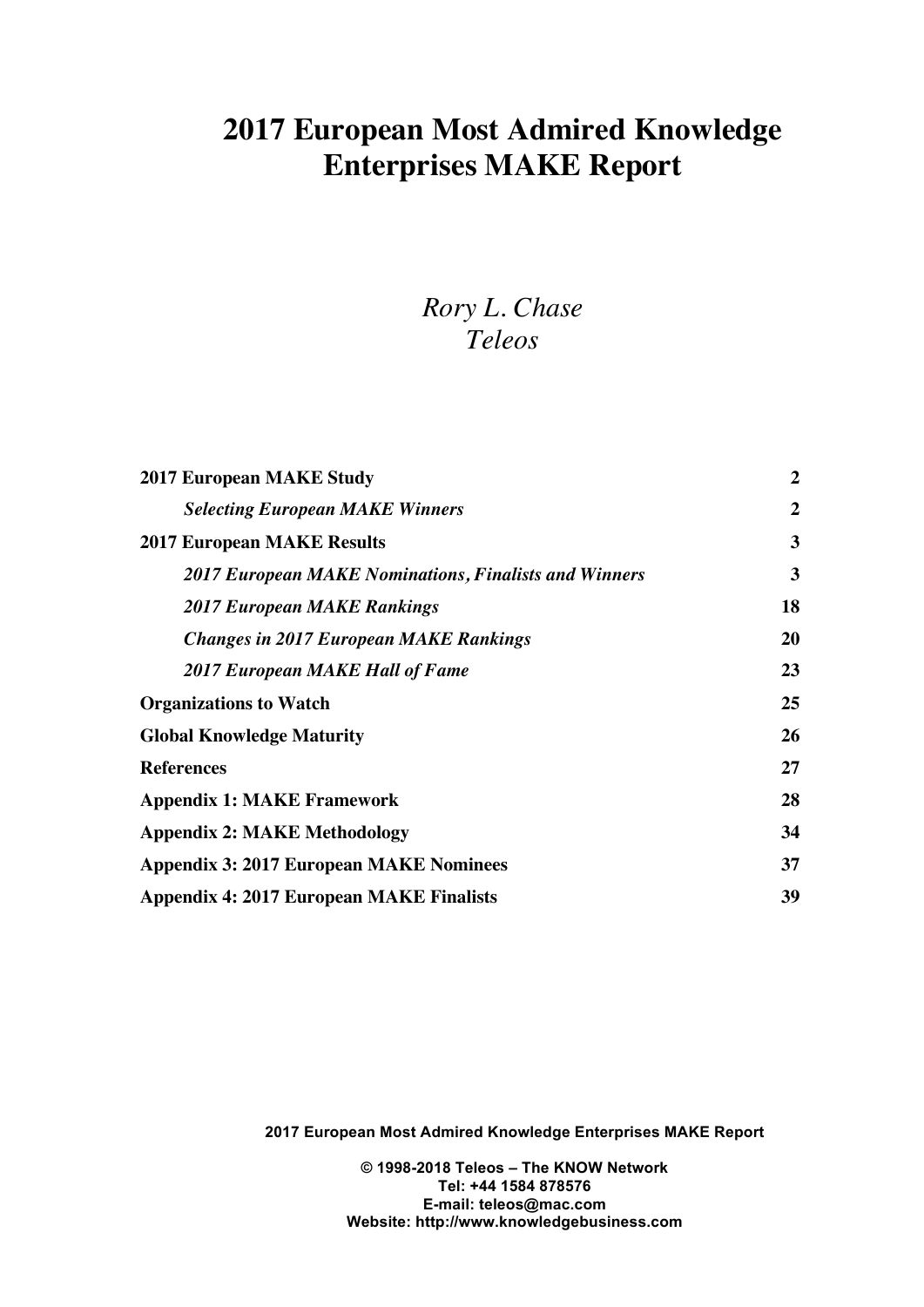### **2017 European MAKE Study**

#### **Selecting MAKE Winners**

The European Most Admired Knowledge Enterprises (MAKE) study is part of Teleos' MAKE research program. The European MAKE study was established in 1999 to recognize organizations (founded and headquartered in Europe) for their ability to create shareholder value (or in the case of public and non-profit organizations, to increase stakeholder value) by transforming new as well as existing enterprise knowledge into superior products/services/solutions.

The European MAKE research is based on the Delphi methodology. This research tool employs an expert panel's perceptual knowledge to identify critical issues – in the case of the European MAKE study to identify those organizations which are leaders in creating organizational intellectual capital and value through the transformation of individual/enterprise knowledge into world-class products/services/solutions. After several rounds of deliberation, a consensus is developed among the panel's experts. It is this consensus of expert opinion which provides the validity to the Delphi and European MAKE study results.

A European-based panel of *Fortune* Global 500 senior executives and leading knowledge management and intellectual capital experts selects the European MAKE Winners. In the European MAKE study, there are three rounds of consensus building. In the first round, members of the expert panel nominate enterprises founded and headquartered in Europe.

From the list of nominees, each member of the expert panel then evaluates and selects a maximum of three organizations as best practice. Those organizations selected by at least 5% of the expert panel are recognized as European MAKE Finalists. In the third and final round, the European MAKE Finalists are ranked against each of the eight knowledge performance dimensions which form the MAKE framework and are the visible drivers of wealth creation:

- creating a knowledge-driven enterprise culture
- developing knowledge leaders and workers
- innovation (R&D, creativity and new product/solution/service design and delivery)
- maximizing enterprise intellectual capital
- enterprise-wide collaboration and knowledge sharing
- creating a learning organization
- managing customer/stakeholder knowledge
- transforming corporate knowledge into shareholder/stakeholder value

The top European MAKE Finalists by total composite score are recognized as European MAKE Winners.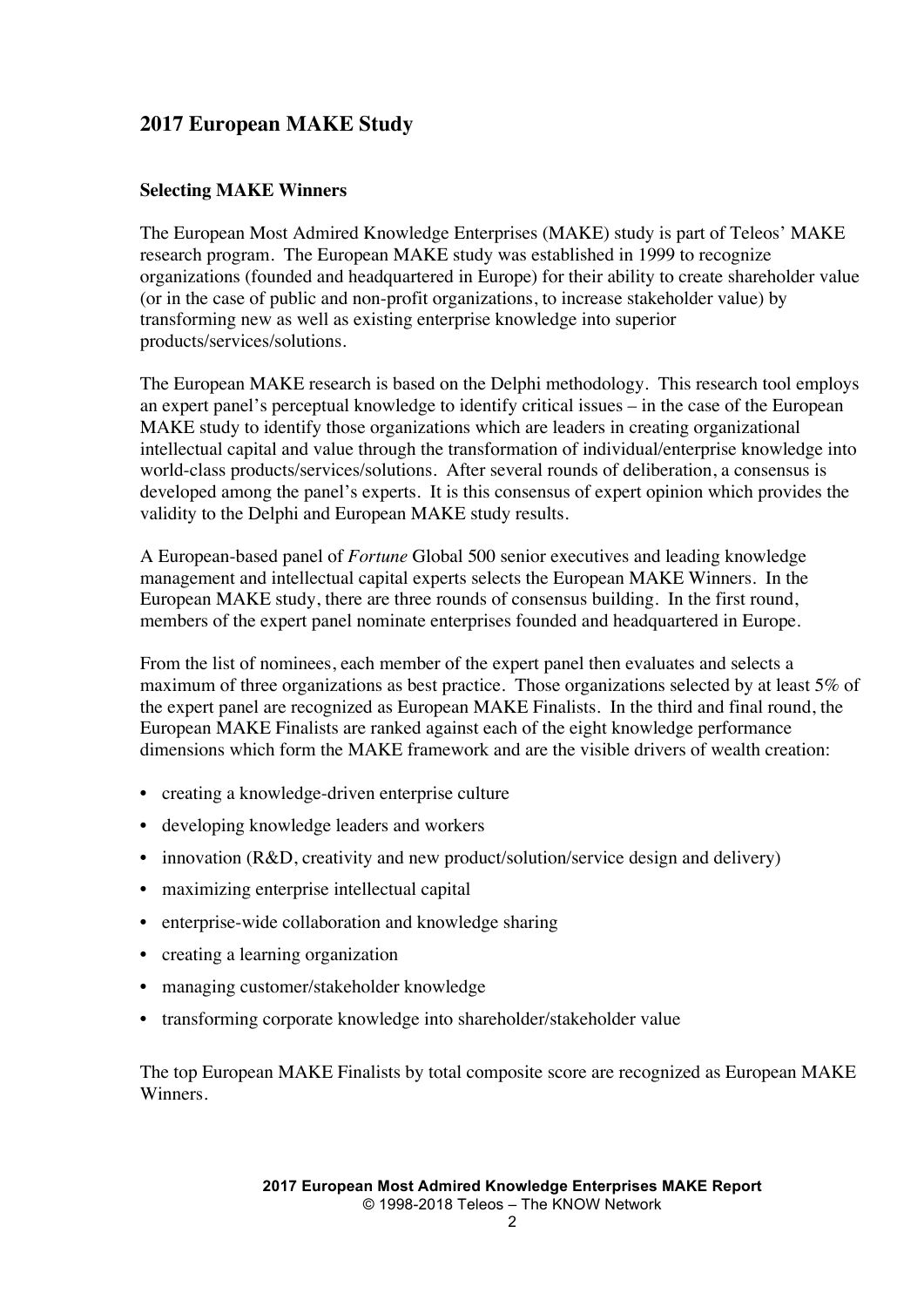### **2017 European MAKE Results**

The European Most Admired Knowledge Enterprises (MAKE) study was established in 1999 to recognize organizations founded and headquartered in the Europe. The 19th annual European MAKE study was conducted during March-May 2017. General observations include:

- The 2017 European MAKE Winners' average Return on Revenues (ROR) was  $7.2\% 1.6$ times that of the *Fortune* 500 ROR company median. The average Return on Assets (ROA) for the 2017 European MAKE Winners was 7.9% – over 3.3 times that of the *Fortune* 500 ROA company median.
- Airbus, Continental AG, Cuatrecasas, Gonçalves Pereira, Keolis, Schneider Electric and Virdys are recognized for the first time as European MAKE Winners.
- European-headquartered organizations continue to struggle in hiring, training and developing knowledge workers. A combination of factors – the retirement of increasing numbers of 'baby boomers' and difficulties in recruiting talented new knowledge workers from the small pool of 'Generation Y' and 'Generation Z' individuals – is forcing organizations to devote significant resources to human intellectual capital management.
- This year's European MAKE Winners are recognized for creating knowledge-driven enterprise cultures, and developing new products, services and solutions.
- European-headquartered organizations face challenges in developing knowledge leaders and workers

A total of 48 organizations received 2017 European MAKE nominations (see Appendix 3). From this list of nominees, 23 organizations were selected as 2017 European MAKE Finalists (see Appendix 4).

From the group of 2017 European MAKE Finalists, 13 organizations (by highest composite score) have been recognized as 2017 European MAKE Winners (see Table 1). The maximum composite score for an enterprise against the eight knowledge performance dimensions is 80. (The sampling error for the 2017 European MAKE study is  $\pm$  0.72.)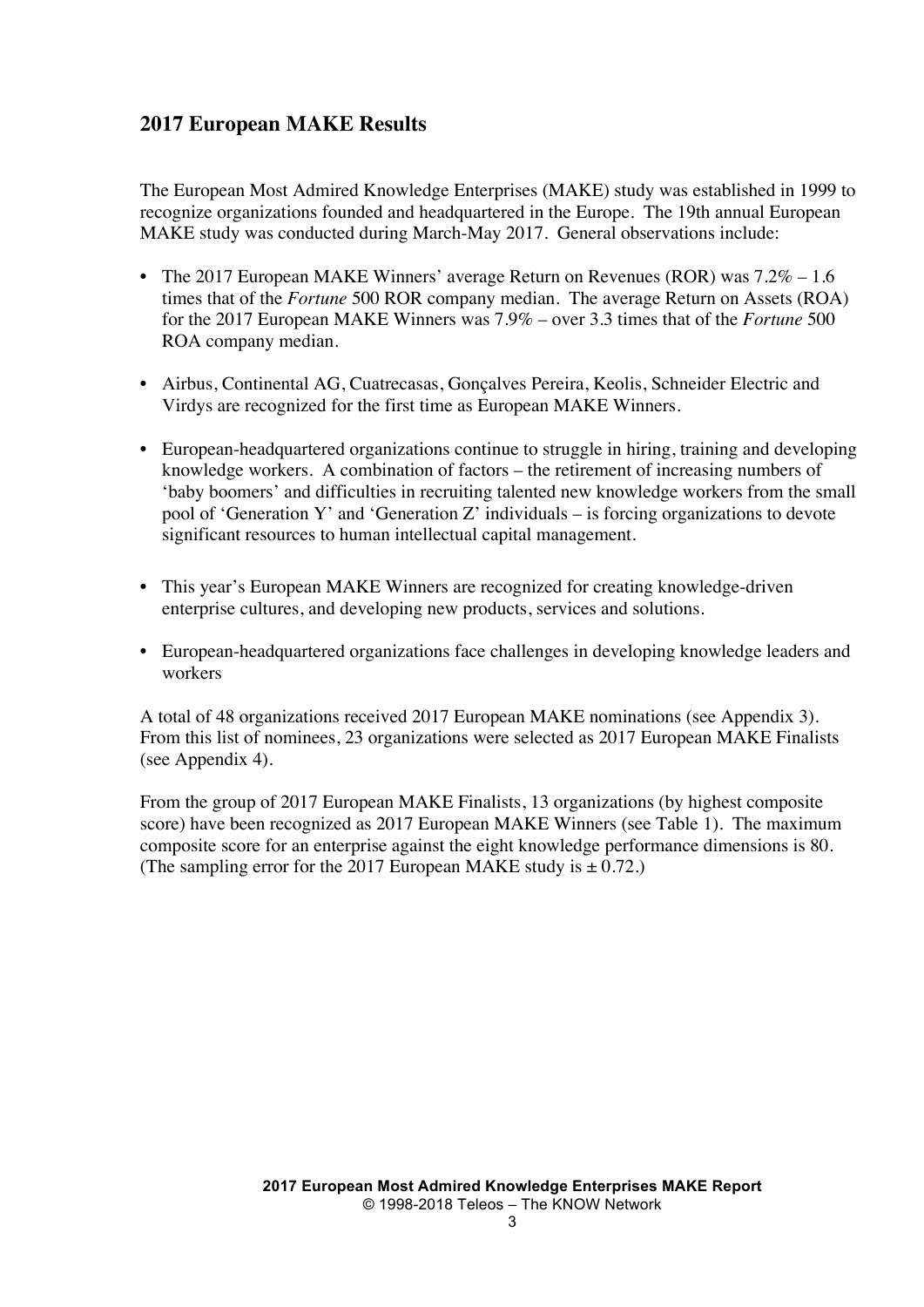# **2017 European MAKE Winners**

| 2017 | 2016                    | <b>Enterprise</b>                                                              | <b>Score</b> |
|------|-------------------------|--------------------------------------------------------------------------------|--------------|
| Rank | Rank                    |                                                                                |              |
|      |                         |                                                                                |              |
| 1.   | 2.                      | Schlumberger                                                                   | 70.27        |
| 2.   | 1.                      | <b>LEGO</b>                                                                    | 69.51        |
| 3.   |                         | Keolis                                                                         | 68.91        |
| 4.   | 6.                      | Inditex                                                                        | 67.50        |
| 5.   | 17.                     | <b>SAP</b>                                                                     | 66.49        |
| 6.   | 9.                      | Airbus                                                                         | 66.33        |
| 7.   | 11.                     | Accenture                                                                      | 65.99        |
| 8.   | 3.                      | <b>Siemens</b>                                                                 | 65.65        |
| 9.   |                         | Continental AG                                                                 | 65.00        |
| 10.  |                         | Schneider Electric                                                             | 63.91        |
| 11.  |                         | Virdys                                                                         | 63.75        |
| 12.  | 21.                     | Uría Menéndez                                                                  | 62.89        |
| 13.  | 19.                     | Cuatrecasas, Gonçalves Pereira                                                 | 62.56        |
|      |                         |                                                                                |              |
|      |                         | Table 1: 2017 European MAKE Award winners ranked by composite score (80 is the |              |
|      | <i>maximum score</i> ). |                                                                                |              |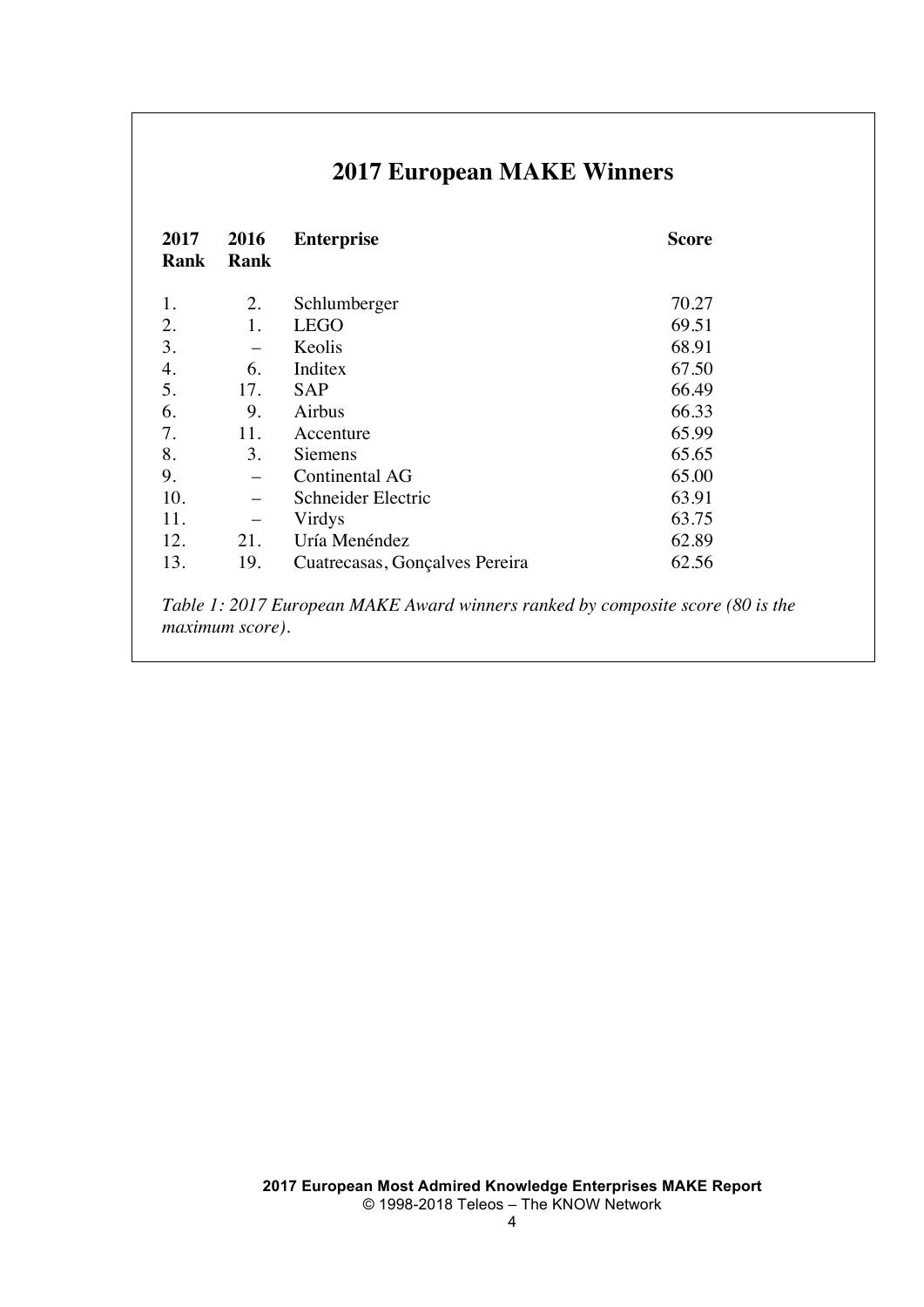The 2017 European MAKE Winners are (in ranking order):

#### *Schlumberger (France/the Netherlands/USA) – Overall 2017 European MAKE Winner*

Schlumberger, founded in France in 1926, is a leading global oilfield services provider. The company had 2016 annual revenues of US \$27.8 billion, employs more than 100,000 people, and operates in more than 85 countries. Schlumberger has 125 research and engineering (R&E) facilities worldwide, and in 2016 invested US \$1 billion in R&E. The company is a leading provider of technology for reservoir characterization, drilling, production, and processing to the oil and gas industry.

Schlumberger is cited in this year's European MAKE study for creating a knowledge-driven enterprise culture (first place). Schlumberger is a 12-time European MAKE Winner, including three-time Overall European MAKE Winner (2013, 2014, 2017).



*Figure 1: Schlumberger's performance against the MAKE Framework's eight knowledge dimensions – rated on a scale of 0 (poor) to 10 (excellent) for each knowledge dimension. (Note: In the 'perfect' knowledge-driven organization the blue MAKE line would be exactly superimposed on the outer '10' line of the radar chart. The gap between the organization's current performance (blue line) and the outer black line is therefore improvement opportunities.)*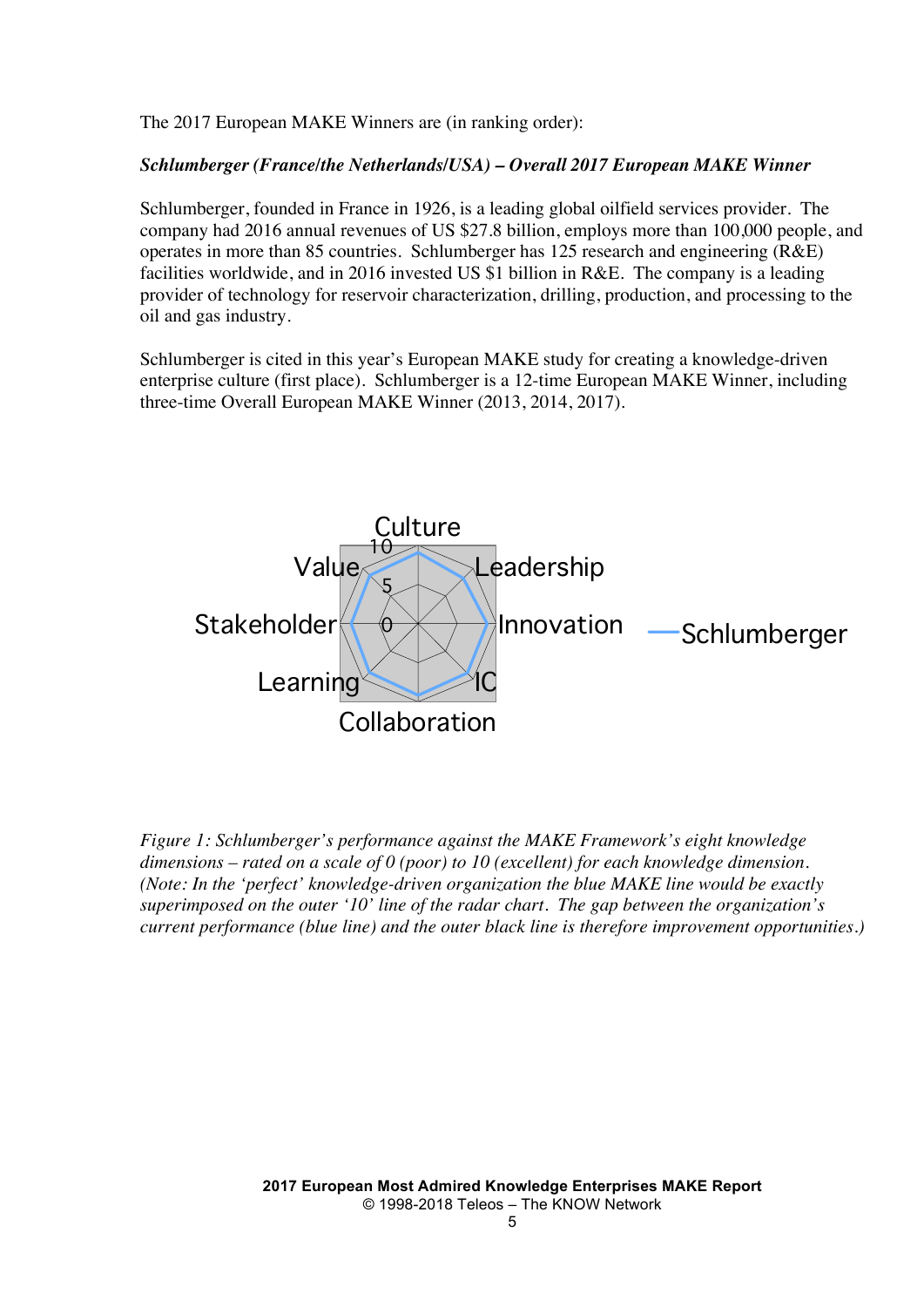#### *LEGO (Denmark)*

LEGO, founded in 1932, is a privately-owned manufacturer of plastic construction toys and related products and services, including LEGO board games, LEGO retail stores, LEGO video games, Legoland theme parks, and the LEGO Serious Play consultant services. The LEGO Group has annual sales of US \$4.5 billion (2016) and has 19,000 full-time employees.

LEGO is cited in this year's European MAKE study for creating value using customer/stakeholder knowledge (first place), and transforming enterprise knowledge into shareholder/stakeholder value (first place). It is the second time that LEGO has been recognized as a European MAKE Winner.



*Figure 2: LEGO's performance against the MAKE Framework's eight knowledge dimensions – rated on a scale of 0 (poor) to 10 (excellent) for each knowledge dimension.*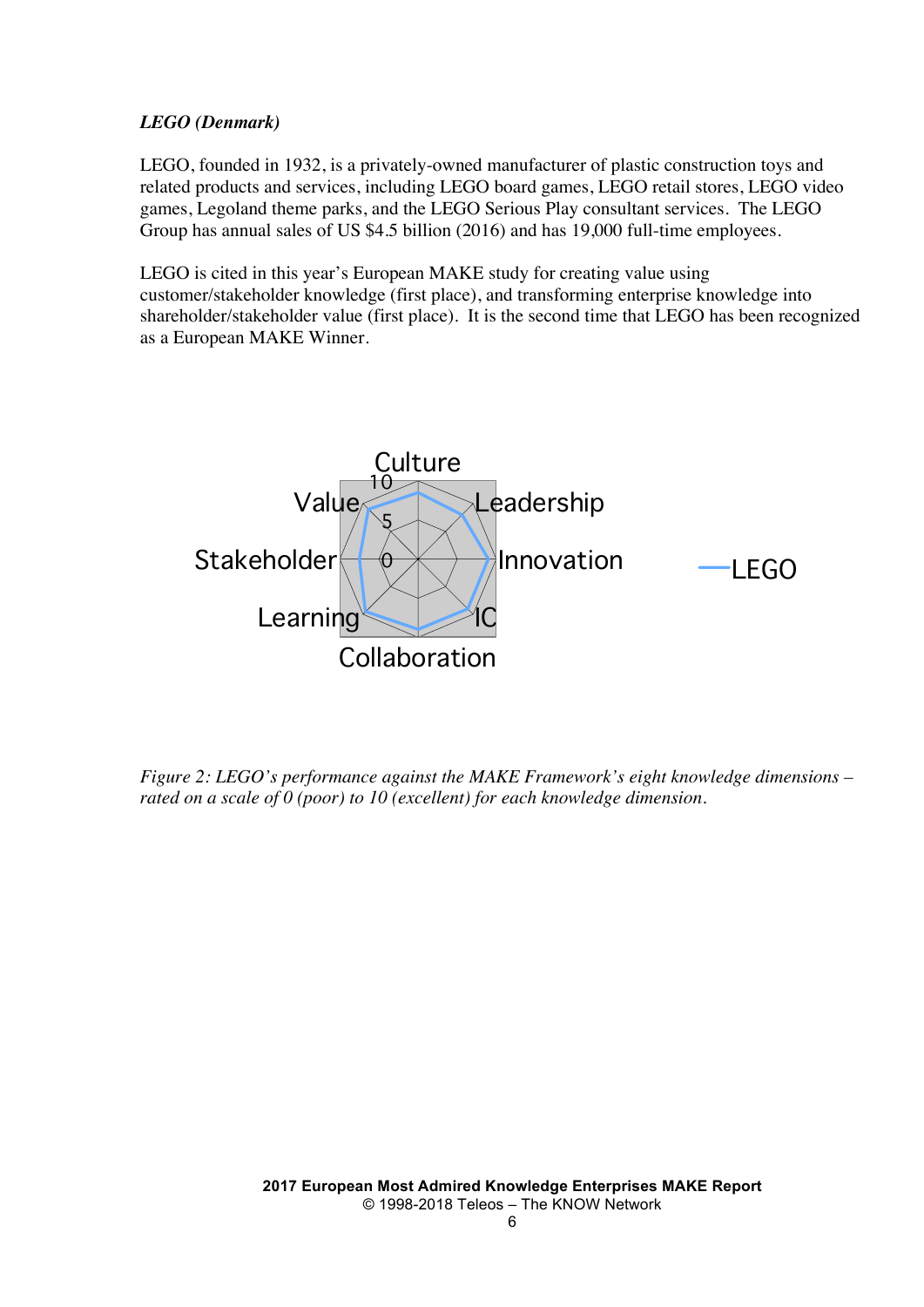#### *Keolis (France)*

Keolis is one of the world's leading public transport operators. The company is majority-owned (70%) by the French state railway SNCF; the other shareholder is Caisse de dépôt et placement du Québec (CDPQ). Operating in 16 countries and employing over 58,000 people, Keolis develops tailored mobility solutions (automatic metros, tramways, trains, buses, coaches, ferries, self-service bicycles) adapted to local environments. The Keolis Group offers solutions and services via its subsidiary, Kisio. It is also the second leading car park operator in France thanks to its subsidiary EFFIA. In 2016, Keolis transported 3 billion passengers and generated US \$6 billion in revenue.

The 2017 European MAKE panel has recognized Keolis for enterprise-wide collaboration and knowledge sharing (first place). This is the first time that Keolis has been recognized as a European MAKE Winner.



*Figure 3: Keolis' performance against the MAKE Framework's eight knowledge dimensions – rated on a scale of 0 (poor) to 10 (excellent) for each knowledge dimension.*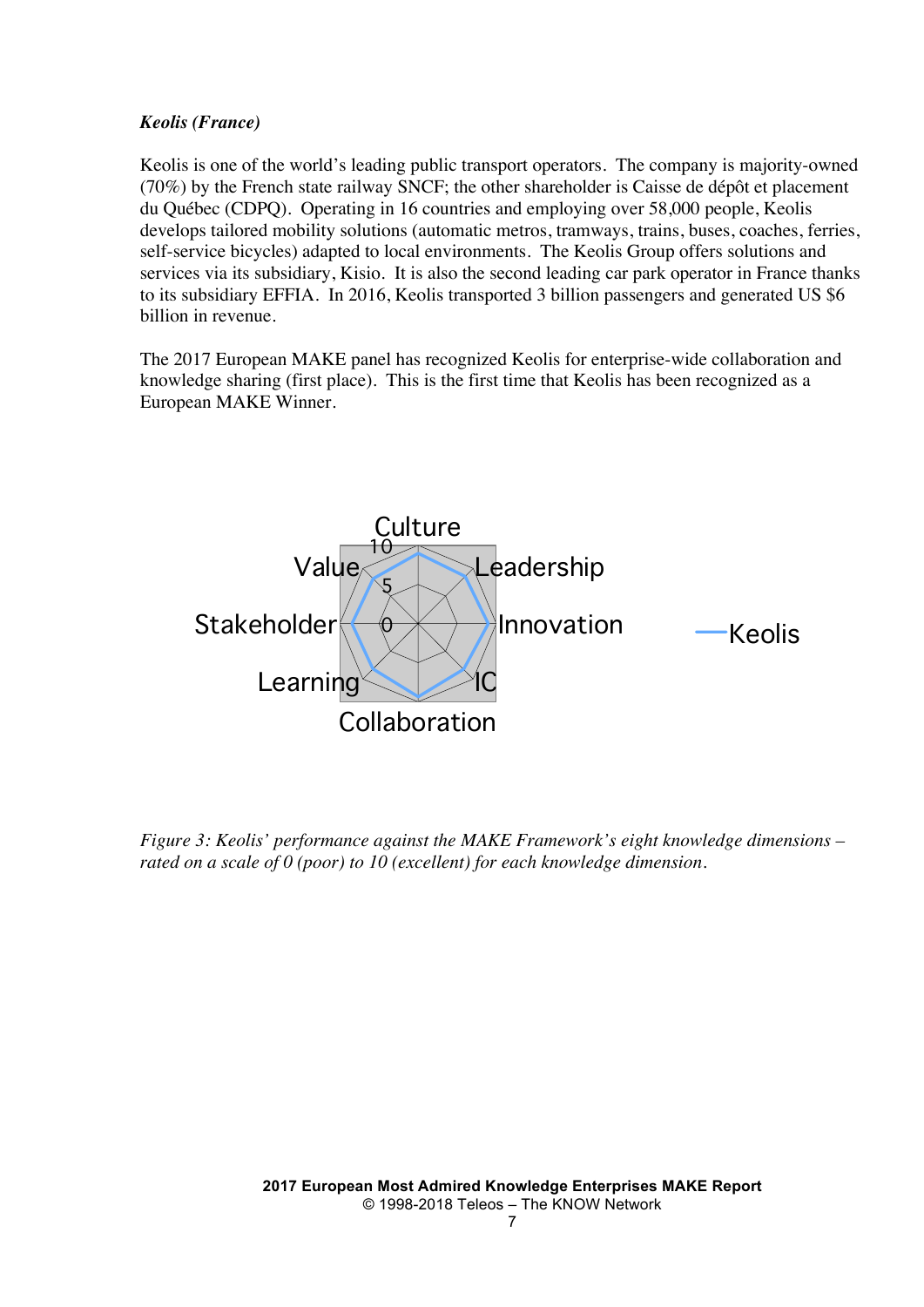#### *Inditex (Spain)*

Industria de Diseño Textil (Inditex), founded in 1975, makes fashionable clothing sold through its Zara chain of retail stores. The Spanish designer-cum-retailer uses technology and an army of designers to produce trendy ready-to-wear fashions. Inditex has over 7,200 shops in 93 markets worldwide under eight different banners: Zara, Oysho, Massimo Dutti, Pull and Bear, Bershka, Stradivarius, Zara Home and Uterqüe. The company operates e-commerce sites in more than 40 markets. Inditex has annual sales of US \$27.4 billion (2016) and employs over 150,000 people.

Inditex is cited in this year's European MAKE study for transforming enterprise knowledge into shareholder/stakeholder value. This is the fifth time that Inditex has been recognized as a European MAKE Winner.



*Figure 4: Inditex's performance against the MAKE Framework's eight knowledge dimensions – rated on a scale of 0 (poor) to 10 (excellent) for each knowledge dimension.*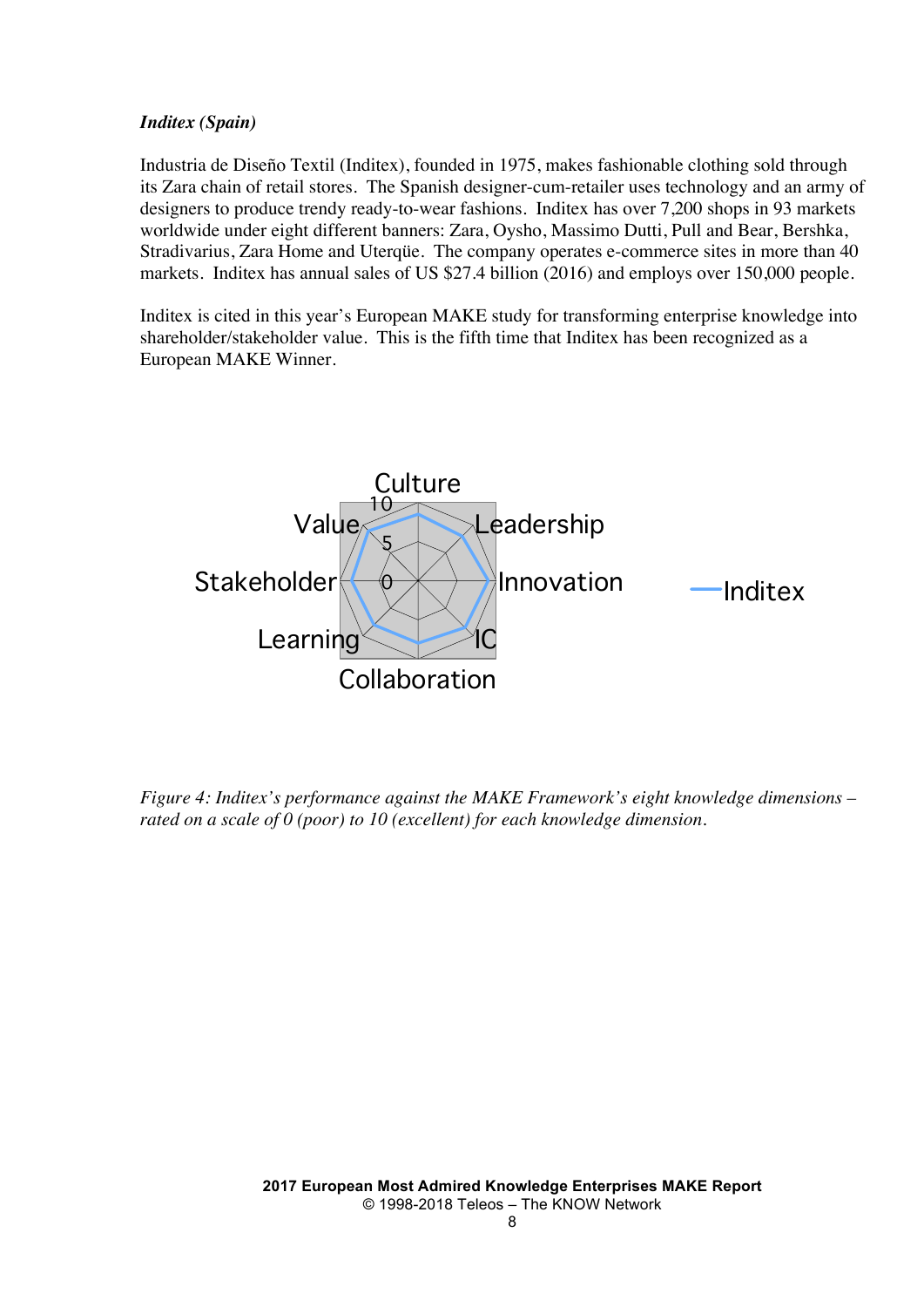#### *SAP (Germany)*

SAP, founded in 1972, produces enterprise software to manage business operations and customer relations, including enterprise resource planning and business warehousing software. The company has annual sales of US \$25.9 billion (2016), and employs 85,000 people.

The 2017 European MAKE panel has recognized SAP for creating a knowledge-driven enterprise culture, and for organizational learning. This is the 10th time that SAP has been recognized as a European MAKE Winner, including two-time Overall European MAKE Winner (2005, 2008).



*Figure 5: SAP's performance against the MAKE Framework's eight knowledge dimensions – rated on a scale of 0 (poor) to 10 (excellent) for each knowledge dimension.*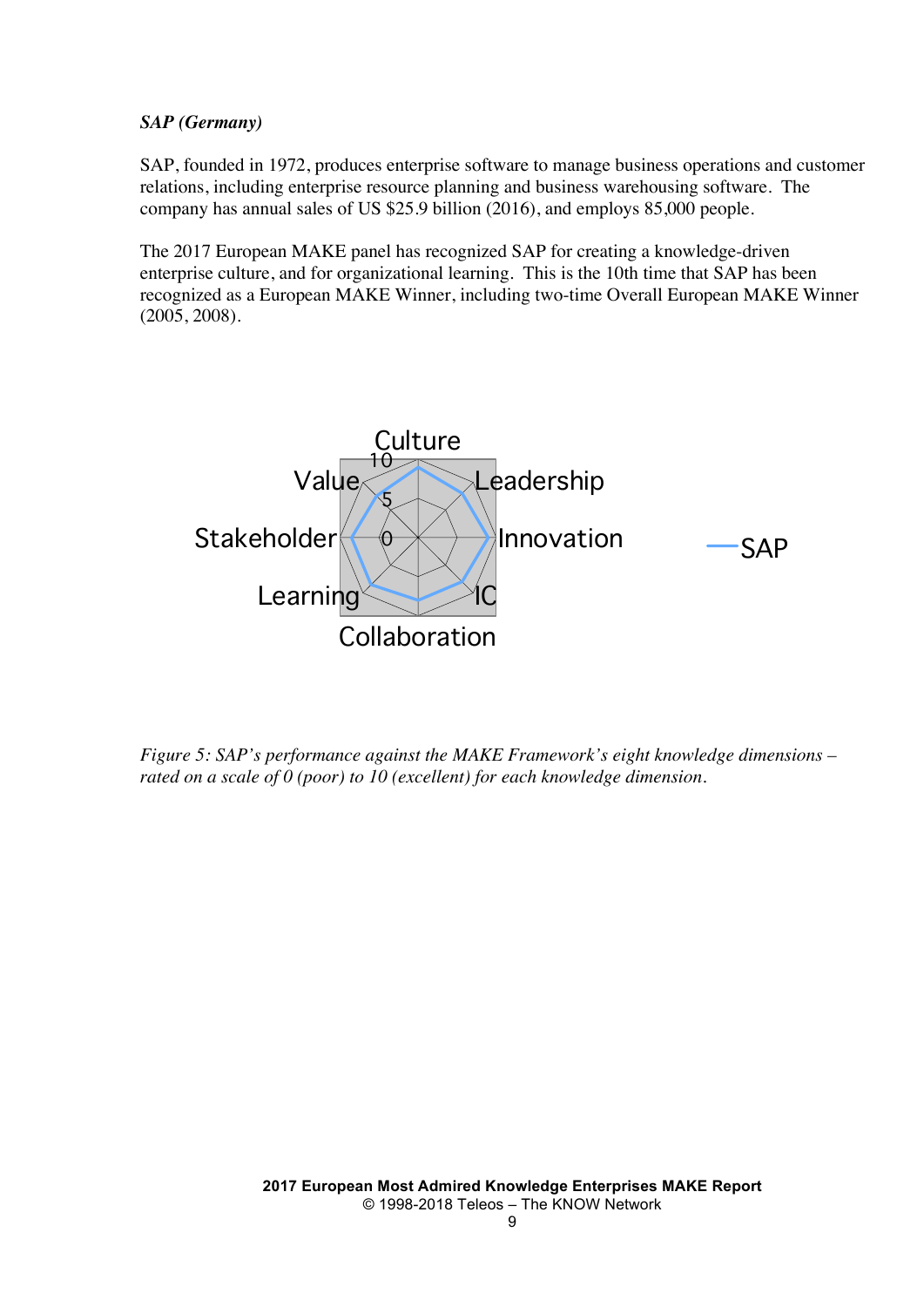#### *Airbus (France)*

Airbus is an European multinational corporation that designs, manufactures, and sells civil and military aeronautical equipment and services worldwide. In addition to its primary civil airplane business, the company has two divisions for other products and services: Defense and Space, and Helicopters. The company had fiscal year 2016 sales of US \$78.3 billion and employees over 130,000 people.

Airbus is cited in this year's European MAKE study for creating a learning organization, and transforming enterprise knowledge into shareholder/stakeholder value. This is the first time that Airbus has been recognized as a European MAKE Winner.



*Figure 6: Airbus' performance against the MAKE Framework's eight knowledge dimensions – rated on a scale of 0 (poor) to 10 (excellent) for each knowledge dimension.*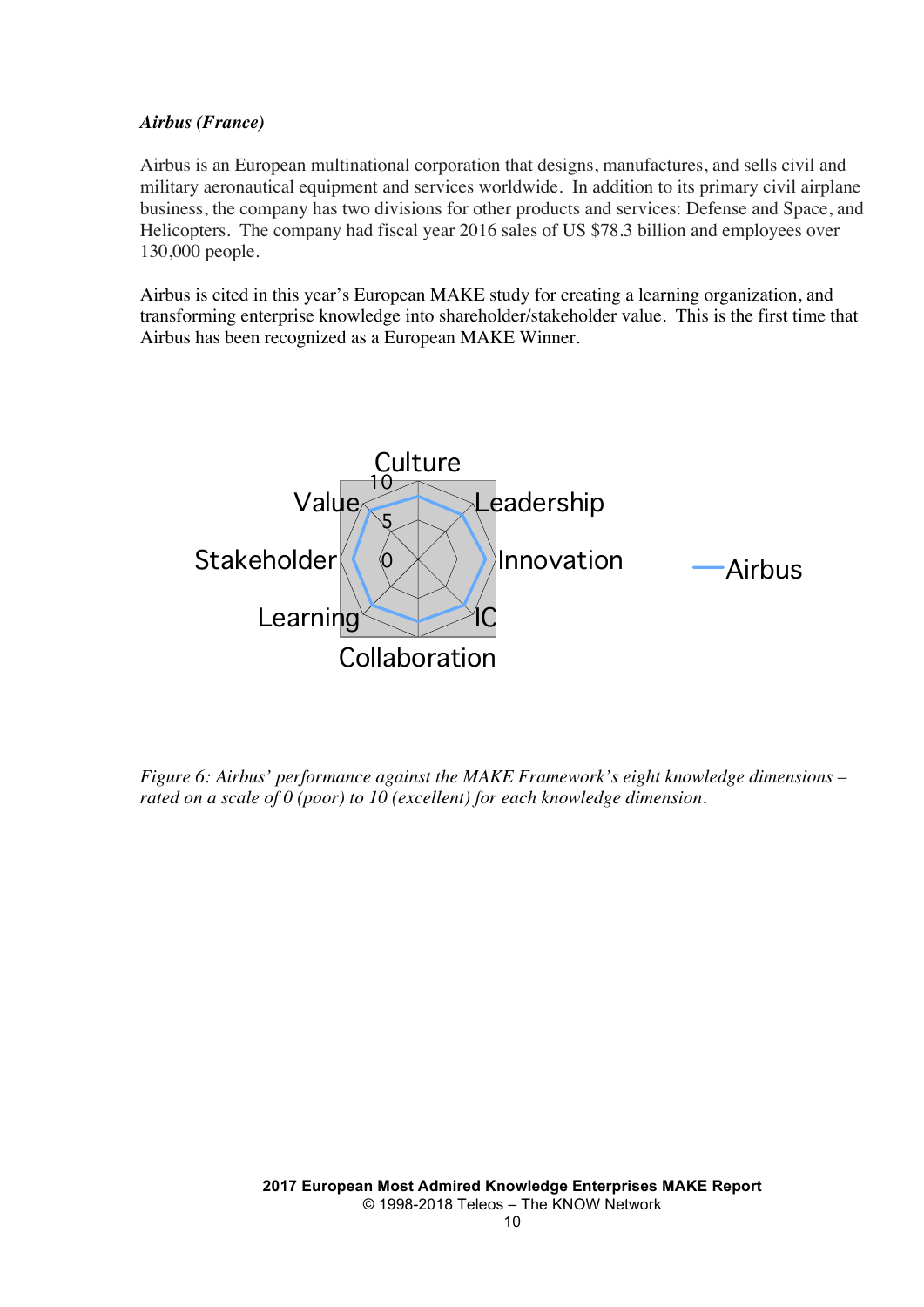#### *Accenture (Ireland)*

Established in 1989, Accenture is a US \$34.9 billion (fiscal year ending August 31, 2017) global professional services company providing a broad range of services and solutions in strategy, consulting, digital, technology and operations. The firm employs over 425,000 people serving clients in more than 200 cities in 55 countries.

The 2017 European MAKE panel has recognized Accenture for creating value using customer/stakeholder knowledge (first place). This is the sixth time that Accenture has been recognized as a European MAKE Winner.



*Figure 7: Accenture's performance against the MAKE Framework's eight knowledge dimensions – rated on a scale of 0 (poor) to 10 (excellent) for each knowledge dimension.*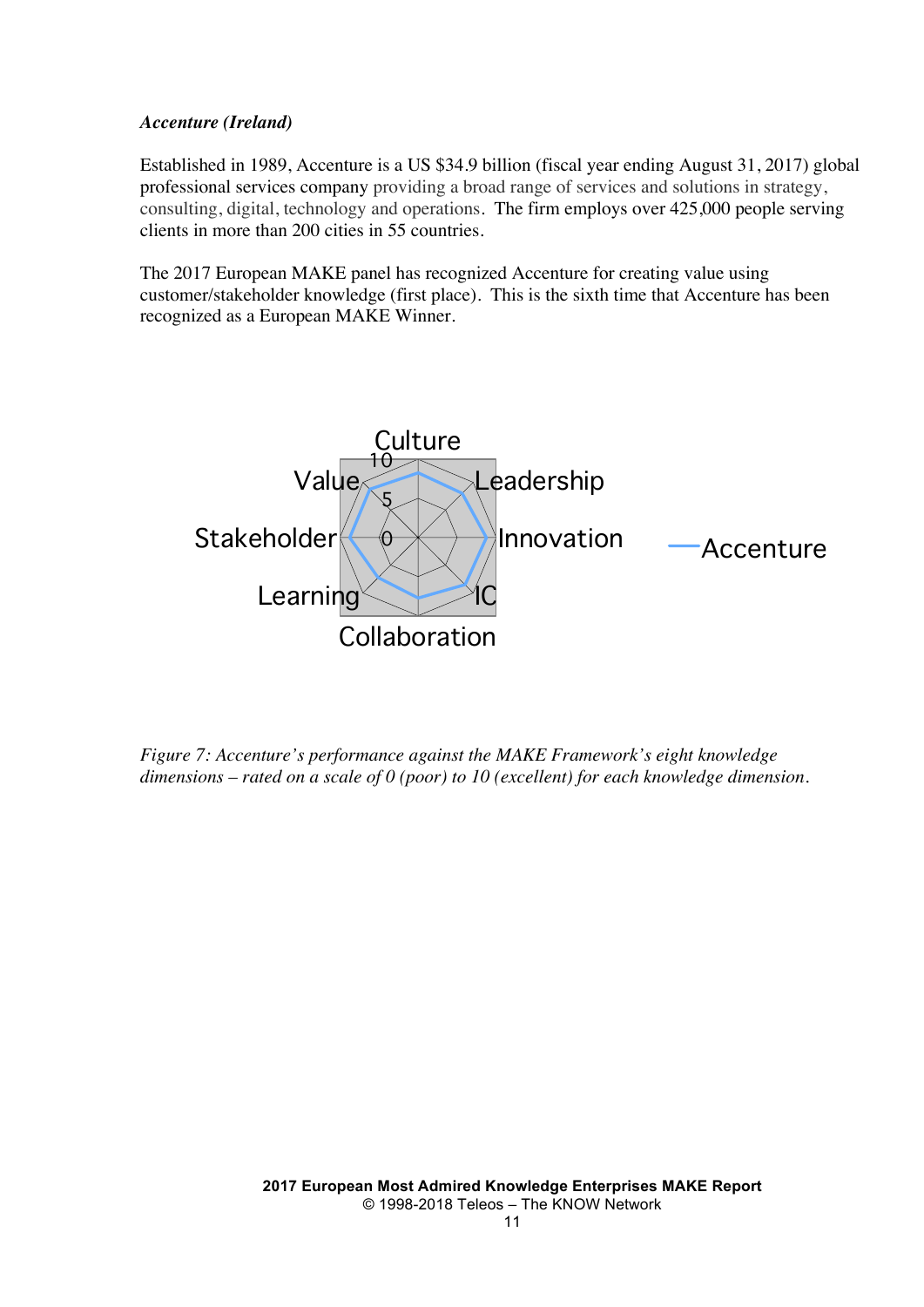#### *Siemens (Germany)*

With over 350,000 employees, Siemens is a global leader in equipment manufacturing in the industrial, energy, healthcare, and infrastructure and cities sectors. Since 1847, Siemens has stood for technological excellence, innovation, quality, reliability and internationality. The company is the world's largest provider of environmental technologies. In fiscal year 2016 (ending on September 30, 2016), Siemens reported global sales of US \$93.6 billion.

The 2017 European MAKE panel has recognized Siemens for innovation and new product development. Siemens is a 15-time European MAKE Winner, including six-times Overall European MAKE Winner (2003, 2004, 2010-2012, 2015).



*Figure 8: Siemens' performance against the MAKE Framework's eight knowledge dimensions – rated on a scale of 0 (poor) to 10 (excellent) for each knowledge dimension.*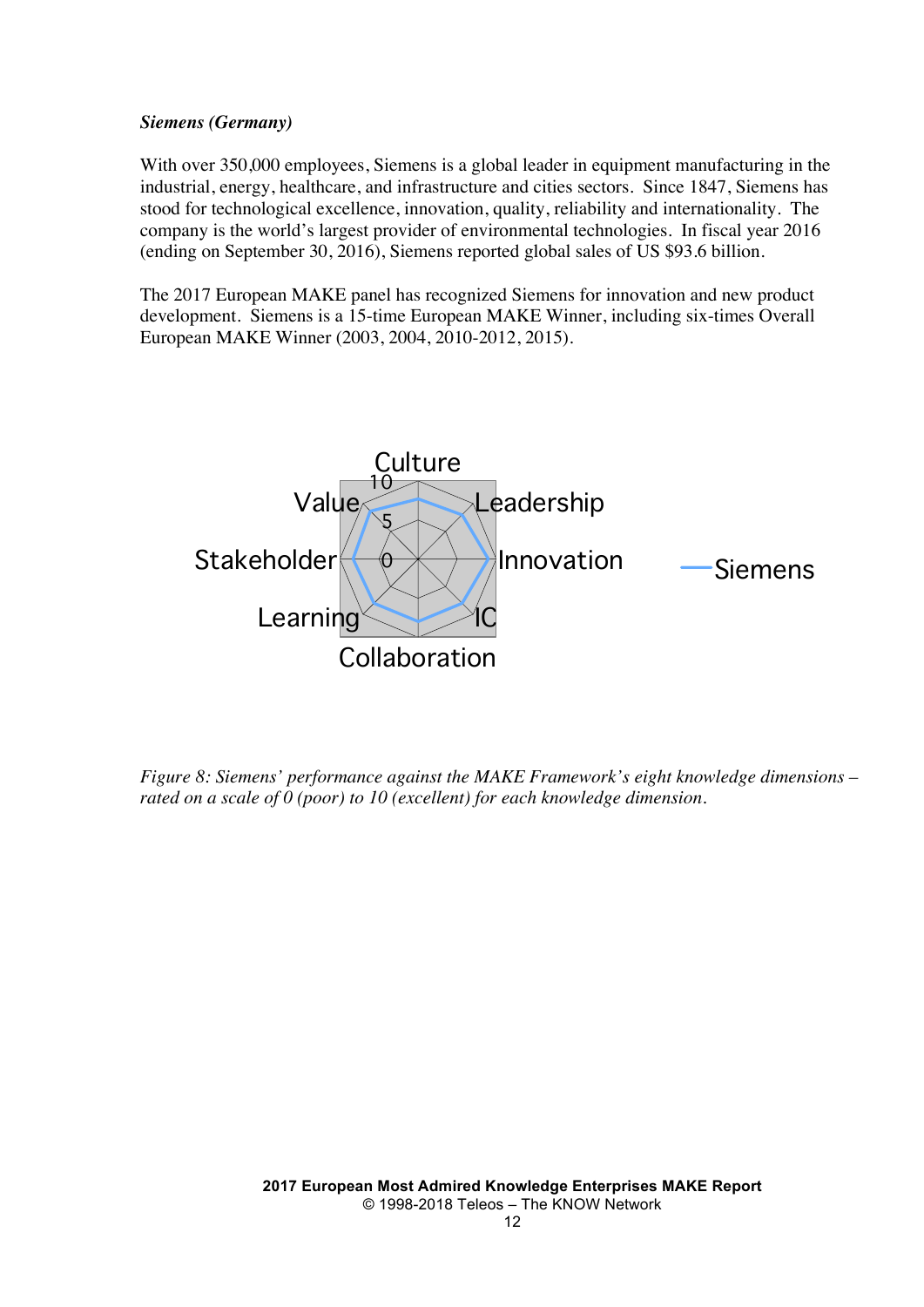#### *Continental AG (Germany)*

Continental, founded in 1871, is a leading German automotive manufacturing company specializing in tires, brake systems, interior electronics, automotive safety, powertrain and chassis components, and other parts for the automotive and transportation industries. The company employs more than 220,000 people and has annual sales of US \$51 billion.

The 2017 European MAKE panel has recognized Continental AG for developing knowledge workers through senior management leadership. This is the first time that Continental AG has been recognized as a European MAKE Winner.



*Figure 9: Continental AG's performance against the MAKE Framework's eight knowledge dimensions – rated on a scale of 0 (poor) to 10 (excellent) for each knowledge dimension.*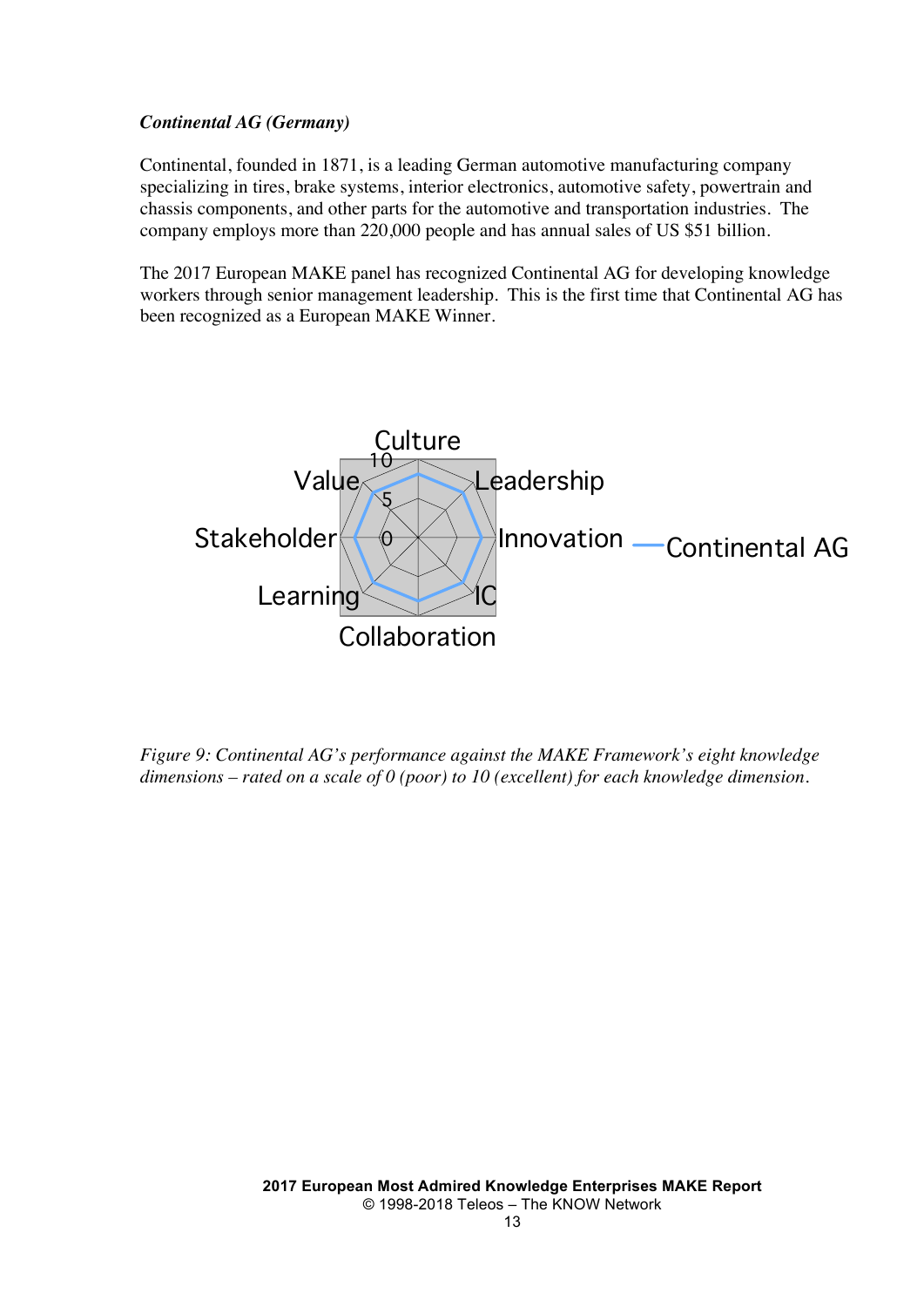#### *Schneider Electric (France)*

Schneider Electric, established in 1836, is a multinational corporation which specializes in energy management and automation solutions, spanning hardware, software and services. The company has 144,000 employees, 20,000 active patents or in application, and has annual sales of US \$29 billion.

Schneider Electric is cited in this year's European MAKE study for enterprise-wide collaboration and knowledge sharing. It is the first time that Schneider Electric has been recognized as a European MAKE Winner.



*Figure 10: Schneider Electric's performance against the MAKE Framework's eight knowledge dimensions – rated on a scale of 0 (poor) to 10 (excellent) for each knowledge dimension.*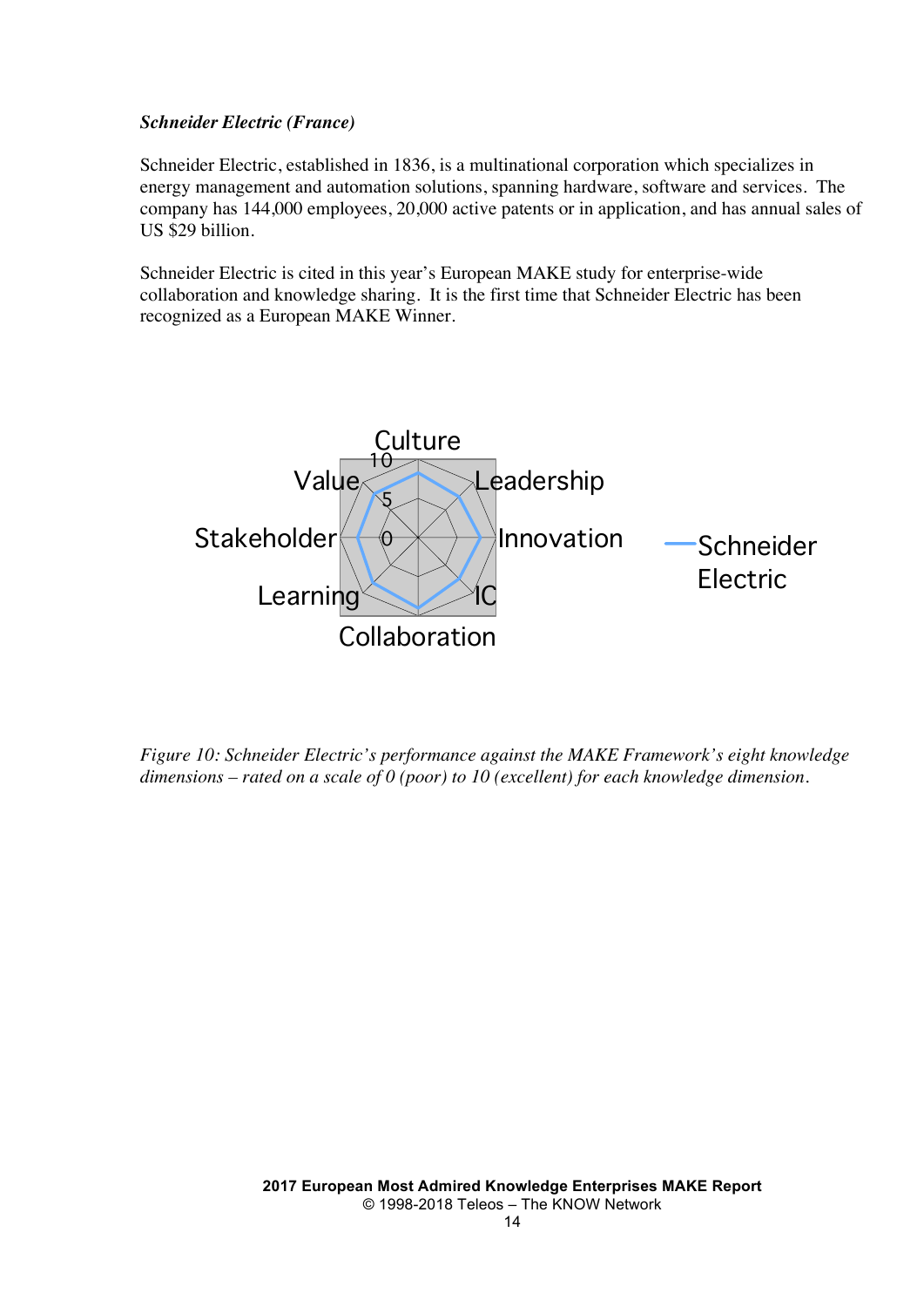#### *Virdys (France)*

Virdys, founded in 2012, is a privately-held, cutting-edge software company creating interactive 3D visualization and simulation for professionals in communication, business, marketing and training. The firm's innovative software architecture allows for modularity, scalability and easeof-use. Virdys employs 50 people and has annual sales of US \$5-10 million.

Virdys is cited in this year's European MAKE study for creating value using customer/stakeholder. This is the first time that Virdys has been recognized as a European MAKE Winner.



*Figure 11: Virdys' performance against the MAKE Framework's eight knowledge dimensions – rated on a scale of 0 (poor) to 10 (excellent) for each knowledge dimension.*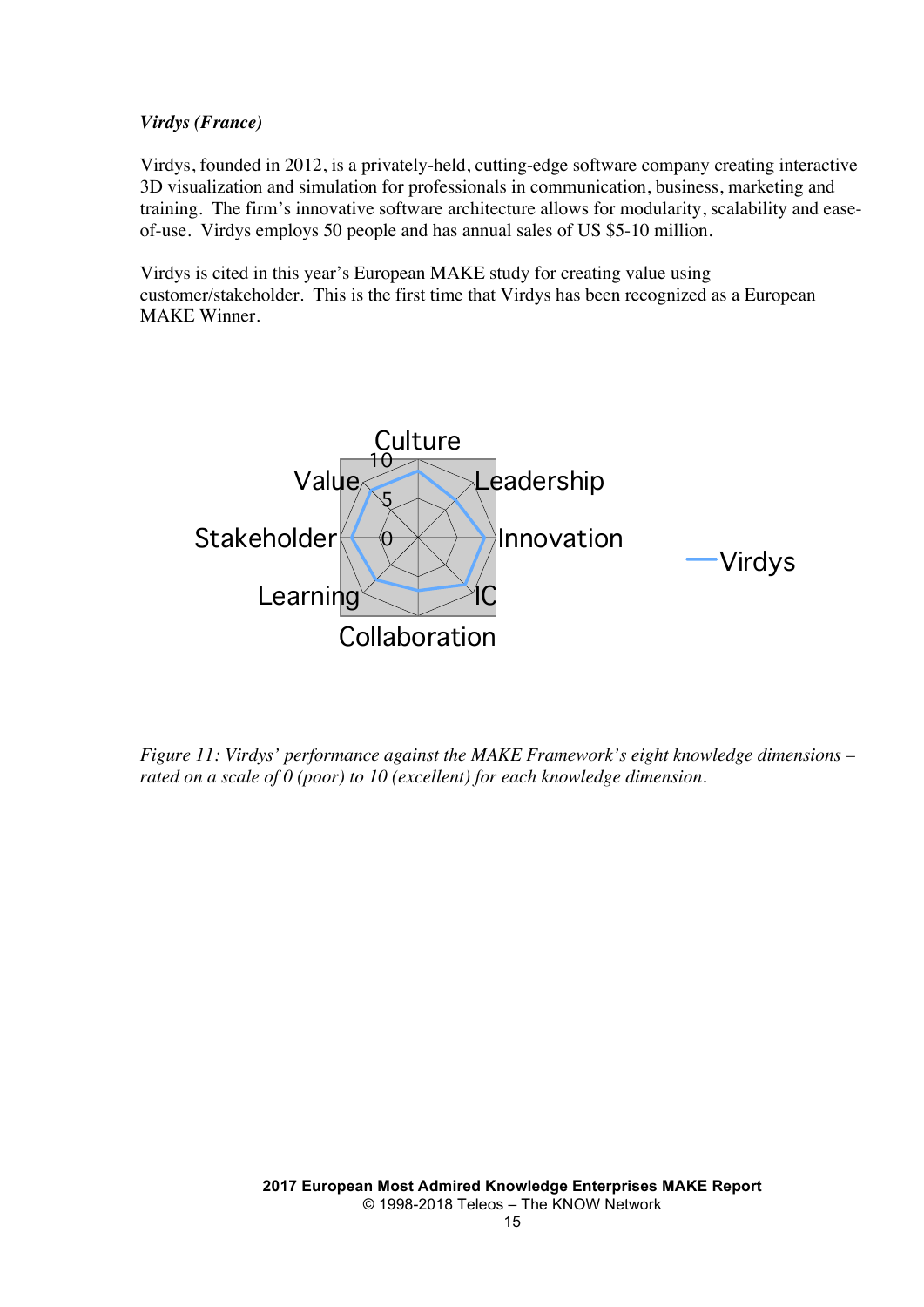#### *Uría Menéndez (Spain)*

Uría Menéndez was established in 1940 and now has 17 offices in Europe, the Americas and Asia. The firm employs over 500 lawyers and operates mainly in the Iberian Peninsula and Latin America, where it advises on Spanish, Portuguese and European Union law. The firm has always been very close to the academic world, in particular to universities, and frequently provides assistance in humanitarian projects. It is noted for its innovative legal practices.

The 2017 European MAKE panel has recognized Uría Menéndez for enterprise-wide collaboration and knowledge sharing. This is the fourth time that Uría Menéndez has been recognized as a European MAKE Winner.



*Figure 12: Uria Menendez's performance against the MAKE Framework's eight knowledge dimensions – rated on a scale of 0 (poor) to 10 (excellent) for each knowledge dimension.*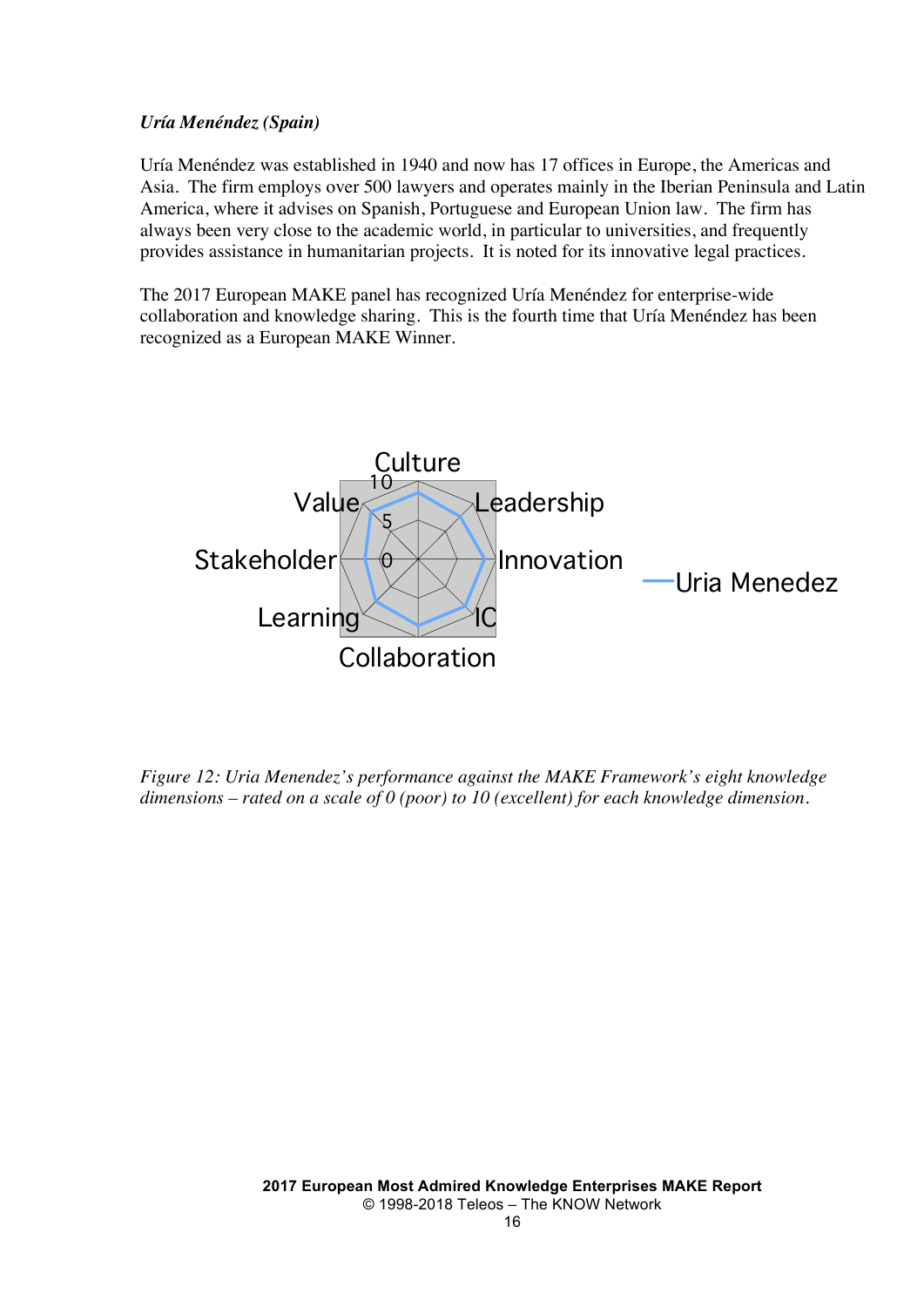#### *Cuatrecasas, Gonçalves Pereira (Spain)*

Founded in 1917, Cuatrecasas, Gonçalves Pereira has headquarters in Barcelona, Madrid and Lisbon. It has 11 offices in the Iberian Peninsula, and 10 offices in the main financial centers of Europe, America, Africa and Asia. The firm's 900 lawyers advise on all areas of business law, organized by business and industry-specific practice.

Cuatrecasas, Gonçalves Pereira is cited in this year's European MAKE study for developing knowledge workers through senior management leadership (first place). This is the first time that Cuatrecasas, Gonçalves Pereira has been recognized as an European MAKE Winner.



*Figure 13: Cuatrecasas, Gonçalves Pereira's performance against the MAKE Framework's eight knowledge dimensions – rated on a scale of 0 (poor) to 10 (excellent) for each knowledge dimension.*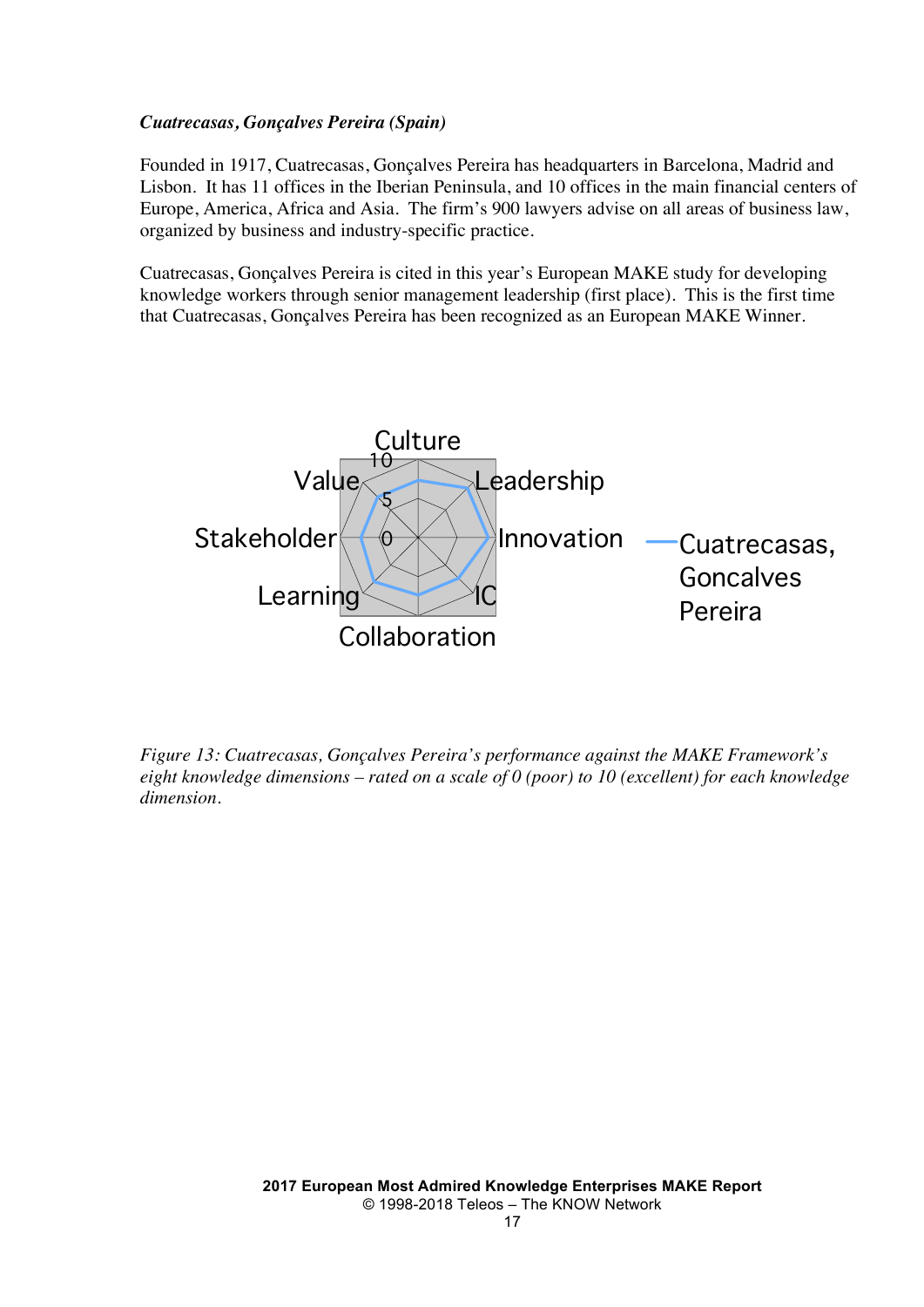Table 2 identifies the enterprises which received the largest number of 2017 European MAKE nominations from the panel of European-based *Fortune* Global 500 senior executives and chief knowledge officers and knowledge management / intellectual capital / innovation / organizational learning practitioners.

| <b>Enterprises Receiving the Most</b><br><b>2017 European MAKE Nominations</b> |                                                 |  |  |  |  |  |
|--------------------------------------------------------------------------------|-------------------------------------------------|--|--|--|--|--|
| <i>Fortune</i> Global 500<br><b>Executives</b>                                 | <b>CKOs and Leading</b><br><b>KM/IC Experts</b> |  |  |  |  |  |
| Accenture                                                                      | Keolis                                          |  |  |  |  |  |
| Airbus                                                                         | Schlumberger                                    |  |  |  |  |  |
| Inditex                                                                        | Schneider Electric                              |  |  |  |  |  |
| <b>LEGO</b>                                                                    | Uria Menendez                                   |  |  |  |  |  |
| <b>Siemens</b>                                                                 | Virdys                                          |  |  |  |  |  |

#### **European MAKE Rankings**

Over the past 19 years, only 55 organizations have been recognized as European MAKE Winners. Table 3 shows the European MAKE Finalists and Winners for the study years 2013- 2017.

| 2013-2017 European MAKE Rankings |      |      |      |      |      |  |
|----------------------------------|------|------|------|------|------|--|
| <b>Enterprise</b>                | 2017 | 2016 | 2015 | 2014 | 2013 |  |
| Accenture                        | 7    | 11   | 9    | 3    | 3    |  |
| Airbus                           | 6    | 9    |      |      |      |  |
| Arup                             |      | 10   | 7    | 9    | 10   |  |
| Atos                             |      | 12   | 11   | 12   |      |  |
| <b>Atos IT Solutions GmbH</b>    | 22   | 8    |      |      |      |  |
| <b>Baltika Breweries</b>         |      |      | 13   |      |      |  |
| <b>BASF</b>                      | 23   | 7    |      |      |      |  |

**2017 European Most Admired Knowledge Enterprises MAKE Report** © 1998-2018 Teleos – The KNOW Network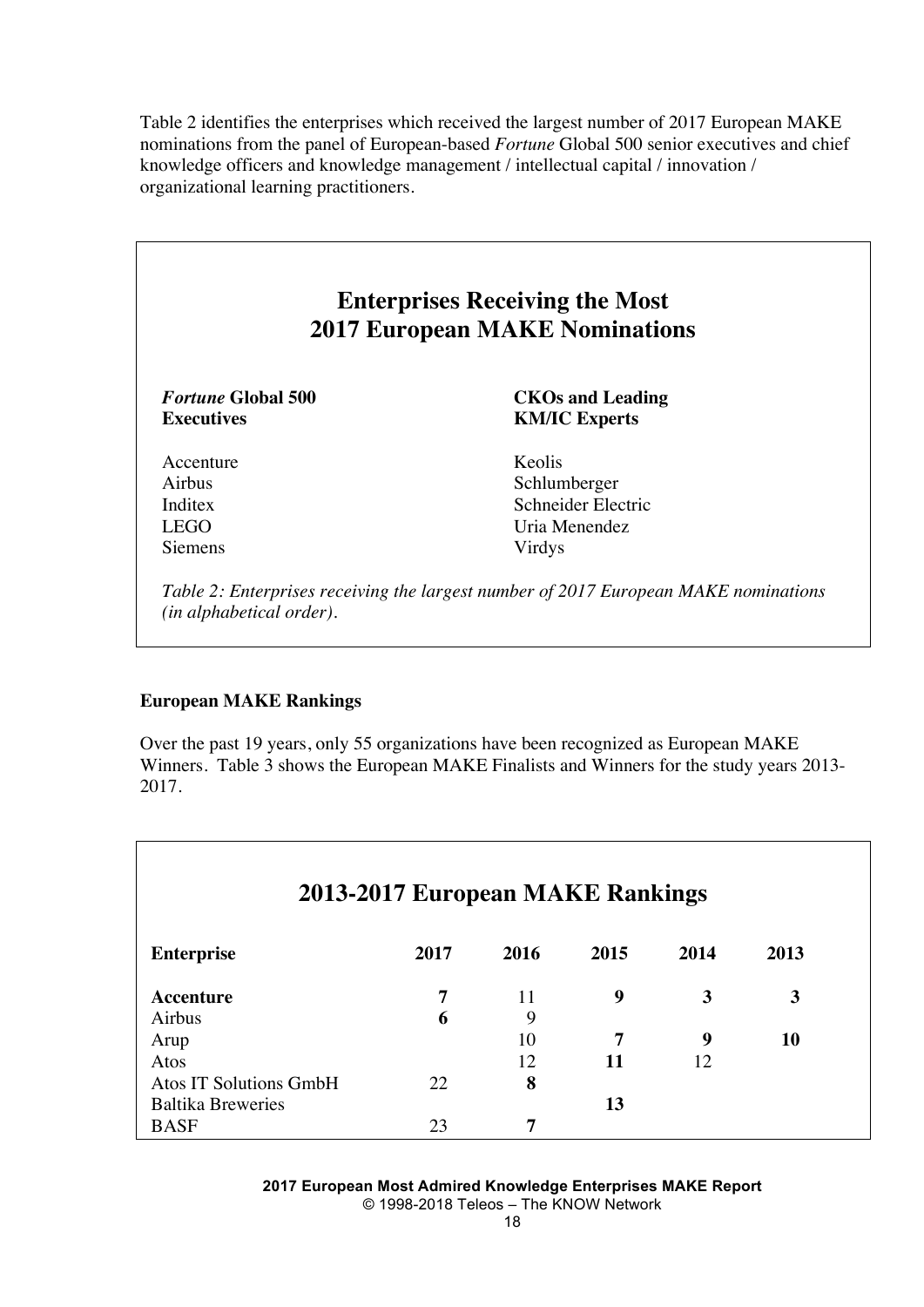| Beiersdorf                     |                         |                         |                         | 11                      |                  |  |
|--------------------------------|-------------------------|-------------------------|-------------------------|-------------------------|------------------|--|
| <b>BG</b> Group                |                         |                         |                         |                         | 16               |  |
| <b>BMW</b>                     |                         | 13                      | $\overline{\mathbf{4}}$ |                         |                  |  |
| Bosch                          |                         |                         | 17                      |                         |                  |  |
| <b>BP</b>                      |                         |                         |                         |                         | 15               |  |
| British Broadcasting Corp.     |                         |                         |                         |                         |                  |  |
| Capgemini                      |                         |                         | 21                      | 14                      | 11               |  |
| <b>Check Point Software</b>    | 17                      |                         |                         |                         |                  |  |
| <b>Clifford Chance</b>         |                         |                         |                         |                         |                  |  |
| Continental AG                 | 9                       |                         |                         |                         |                  |  |
| Cuatrecasas                    | 13                      | 19                      |                         |                         | 18               |  |
| Dubai Electricity & Water      | 18                      |                         |                         |                         |                  |  |
| Dyson                          |                         |                         | 8                       | 7                       |                  |  |
| Endesa                         |                         |                         |                         |                         |                  |  |
| Festo                          | 15                      | $\overline{\mathbf{4}}$ |                         |                         |                  |  |
| Fira Group                     | 21                      |                         |                         |                         |                  |  |
| Garrigues                      | 14                      | 18                      | 14                      |                         |                  |  |
| Heineken                       |                         |                         |                         |                         | 13               |  |
| <b>Inditex</b>                 | $\overline{\mathbf{4}}$ | 6                       | 12                      | 13                      | $\overline{4}$   |  |
| Keolis                         | $\overline{\mathbf{3}}$ |                         |                         |                         |                  |  |
| <b>KLM</b>                     |                         | 20                      |                         |                         |                  |  |
| <b>LEGO</b>                    | $\overline{2}$          | $\mathbf{1}$            |                         |                         |                  |  |
| Lukoil                         | 20                      |                         | 19                      |                         |                  |  |
| Novartis                       | 16                      |                         | 18                      |                         | 5                |  |
| Novo Nordisk                   |                         | 15                      | 6                       | $\boldsymbol{2}$        |                  |  |
| Oxfam                          |                         |                         |                         |                         | 7                |  |
| Plan Zheroes                   |                         |                         | 20                      |                         |                  |  |
| Rovio Entertainment            |                         |                         |                         | 6                       |                  |  |
| <b>Royal Dutch Shell</b>       |                         | 5                       | $\boldsymbol{2}$        | 10                      | 12               |  |
| Royal Dutch Philips            |                         | 14                      | 5                       | $\overline{\mathbf{4}}$ | 17               |  |
| Russian Railways - Corp. Univ. |                         |                         | 15                      |                         |                  |  |
| <b>SAP</b>                     | 5                       | 17                      | 10                      | 5                       | $\bf{8}$         |  |
| Schlumberger                   | $\mathbf{1}$            | $\boldsymbol{2}$        | 3                       | $\mathbf{1}$            | $\mathbf{1}$     |  |
| Schneider Electric             | 10                      |                         |                         |                         |                  |  |
| <b>Siemens</b>                 | 8                       | 3                       | $\mathbf{1}$            | 6                       | $\boldsymbol{2}$ |  |
| Sonova Group                   |                         |                         |                         |                         | 9                |  |
| Syngenta                       |                         |                         | 16                      | 8                       | 14               |  |
| Telefónica                     | 19                      |                         |                         |                         |                  |  |
| Tetra Pak                      |                         | 16                      |                         | 15                      |                  |  |
| Uría Menéndez                  | 12                      | 21                      |                         |                         |                  |  |
| Virdys                         | 11                      |                         |                         |                         |                  |  |
|                                |                         |                         |                         |                         |                  |  |

*Table 3: 2013-2017 European MAKE rankings (bold indicates Winners). 2017 European MAKE Hall of Fame members' names shown in bold.*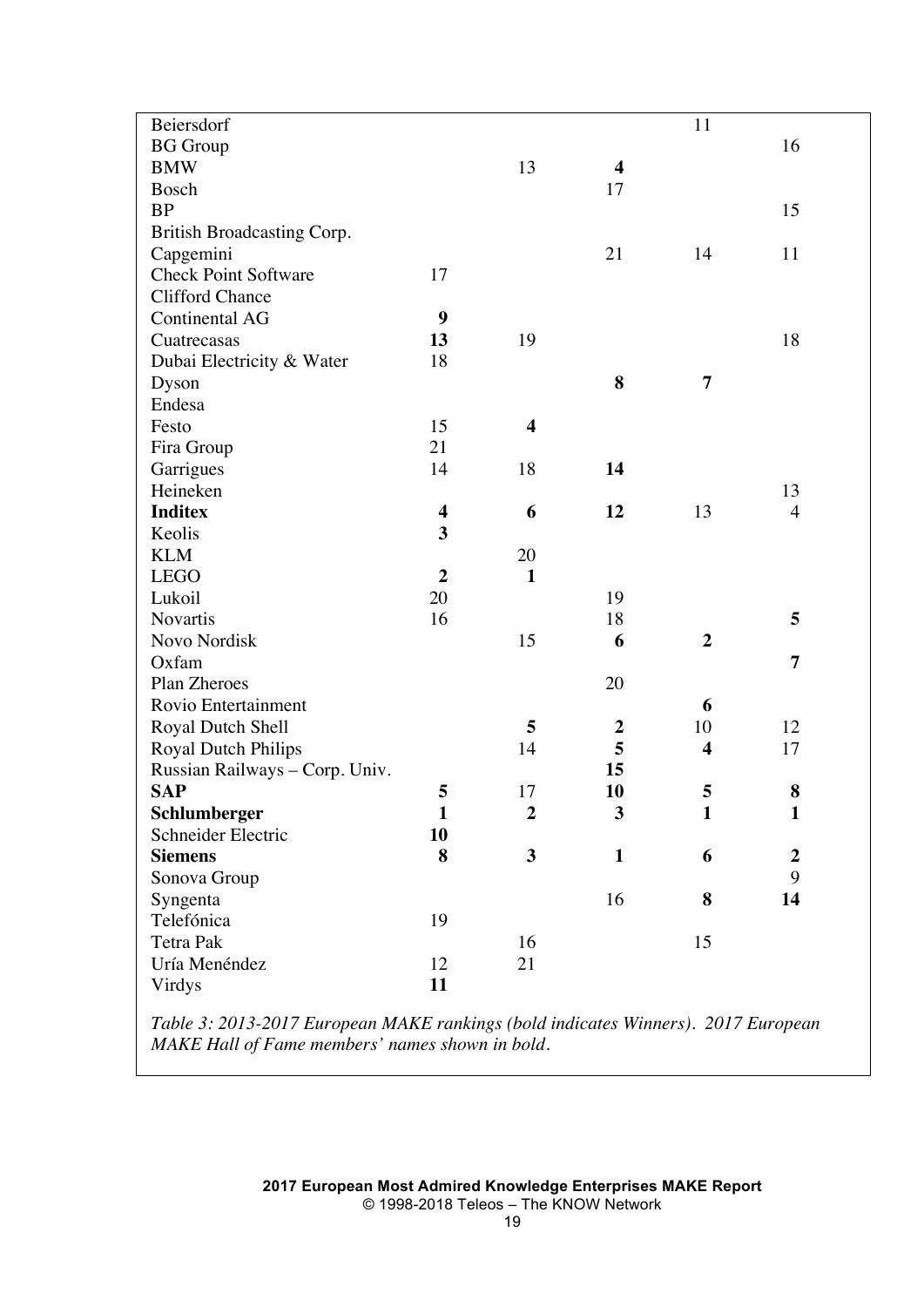#### **Changes in European MAKE Rankings**

Schlumberger has been named the Overall European MAKE Winner for the third time (2013, 2014, 2017). Past Overall European MAKE Winners include: BMW (2006), BP (2001), LEGO (2016), Nokia (1999, 2009), Norsk Tipping (2007), SAP (2005, 2008), Siemens (2003, 2004, 2010-2012, 2015) and UBS (2006).

Airbus; Cuatrecasas, Gonçalves Pereira; Keolis; Schneider Electric and Virdys are recognized for the first time as European MAKE Winners. Atos IT Solutions and Services GmbH, BASF, Festo and Royal Dutch Shell did not repeat as European MAKE Winners.

It should be noted that very few of the 2017 European MAKE Finalists exhibited an absolute decline in their knowledge-driven organizational capabilities. Rather, the European MAKE researchers report that a number of organizations are rapidly expanding their knowledge capabilities. *When comparing the 2017 European MAKE rankings with those of previous years, it is very important to focus on trends in the rate of change, rather than absolute change.* This fact will be highlighted throughout the *2017 European MAKE Report.*

The European MAKE expert panel notes that there has been some improvement in creating knowledge-driven enterprise cultures, and developing new products, services and solutions, however, European organizations face challenges in developing knowledge leaders and knowledge workers.

Table 4 shows the changes in rankings for a selected group of European MAKE Winners and Finalists. The European MAKE research is based on experts' perceptions and there is a factor of uncertainty which must be included. Based on the results of recent annual surveys, the European MAKE researchers have assigned the following perceptional values to interpreting changes in the Asian MAKE rankings:

| • a change of 1-5 ranking positions $=$   | no change in perceptions.         |
|-------------------------------------------|-----------------------------------|
| • a change of 6-10 ranking positions $=$  | a slight change in perceptions.   |
| • a change of 11-15 ranking positions $=$ | a moderate change in perceptions. |

• a change of 16 or more ranking positions = a significant change in perceptions.

Organizations such as the Accenture, Schlumberger and Siemens have shown very little change in their European MAKE rankings over the past several years, reflecting the ability of these firms to use enterprise knowledge to out-perform their peers in intellectual capital creation and increased stakeholder value.

Former European MAKE Winners, including Royal Dutch Shell and Royal Philips Electronics, have shown a downward trend in their rankings. These organizations have allowed their enterprise knowledge strategies to become unfocused, making it more difficult to effectively transform corporate knowledge into increased stakeholder value.

A number of other former European MAKE Winners, including Arup and Syngenta, did not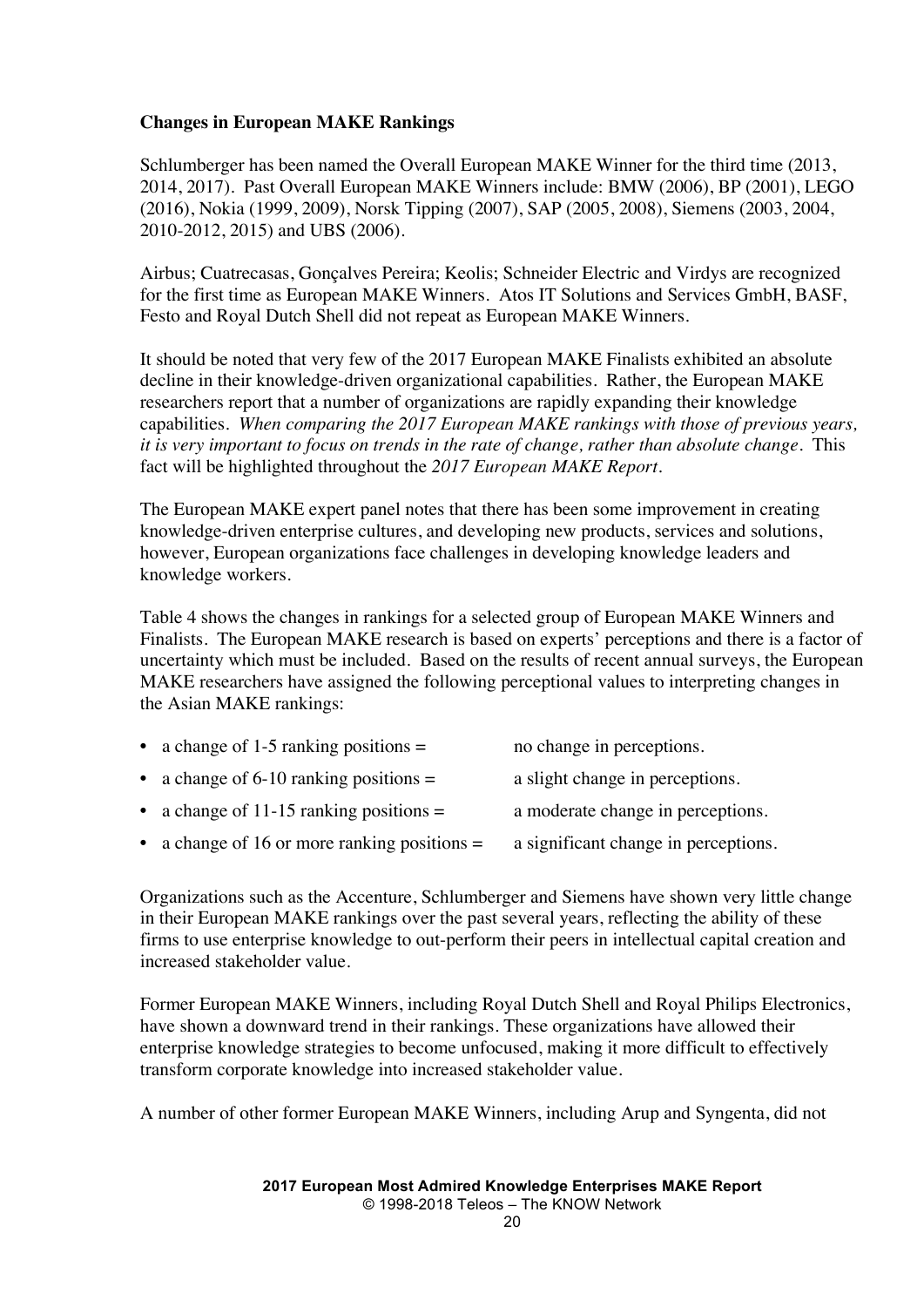receive the minimum number of nominations to become Finalists, suggesting that they, too, may have to review their knowledge strategies and approaches.

Steady upward improvements in European MAKE rankings indicate those organizations which are successfully implementing (or re-starting) far-reaching knowledge-driven business strategies. Inditex forms part of this group.

|                                  | <b>Changes in European MAKE Rankings</b> |      |          |          |          |
|----------------------------------|------------------------------------------|------|----------|----------|----------|
| <b>Enterprise</b>                | 2017                                     | 2016 | 2015     | 2014     | 2013     |
| Accenture                        | 4                                        | (2)  | (6)      | $\Omega$ | $\Omega$ |
| Arup                             |                                          | (3)  | 2        |          |          |
| Inditex                          | 2                                        | 6    |          | (9)      | 11       |
| <b>Novartis</b>                  | $\overline{2}$                           | (4)  | (8)      | (5)      | 3        |
| Royal Dutch Shell                |                                          | (3)  | 8        |          | (6)      |
| <b>Royal Philips Electronics</b> |                                          | (9)  | (1)      | 13       | (10)     |
| <b>SAP</b>                       | 12                                       | (7)  | (5)      | 3        |          |
| Schlumberger                     |                                          |      | $\rm(2)$ | $\Omega$ | 3        |
| <b>Siemens</b>                   | (5)                                      | (2)  | 5        | (4)      | (1)      |
| Syngenta                         |                                          | (6)  | (8)      | 6        | (12)     |

*Table 4: Changes in rankings for selected European MAKE Finalists and Winners (numbers in parentheses indicate a decline).*

#### *Position Rankings*

Table 5 shows the 2017 European MAKE Finalists and Winners position rankings (1-23) in each of the MAKE Framework's eight knowledge performance dimensions. The European MAKE study is based on the panel of experts' perceptions and there is a factor of uncertainty which must be included. Based on the results of recent annual survey, the European MAKE researchers report that there is an uncertainty of  $\pm 3$  places in these position rankings. For example, Continental AG is ranked in 12th place in maximizing enterprise intellectual capital (MAKE knowledge performance dimension No. 4). However, when uncertainty is factored in, the company's ranking ranges between 9th to 15th place.

Position rankings provide valuable insights into an organization's knowledge capabilities as follows: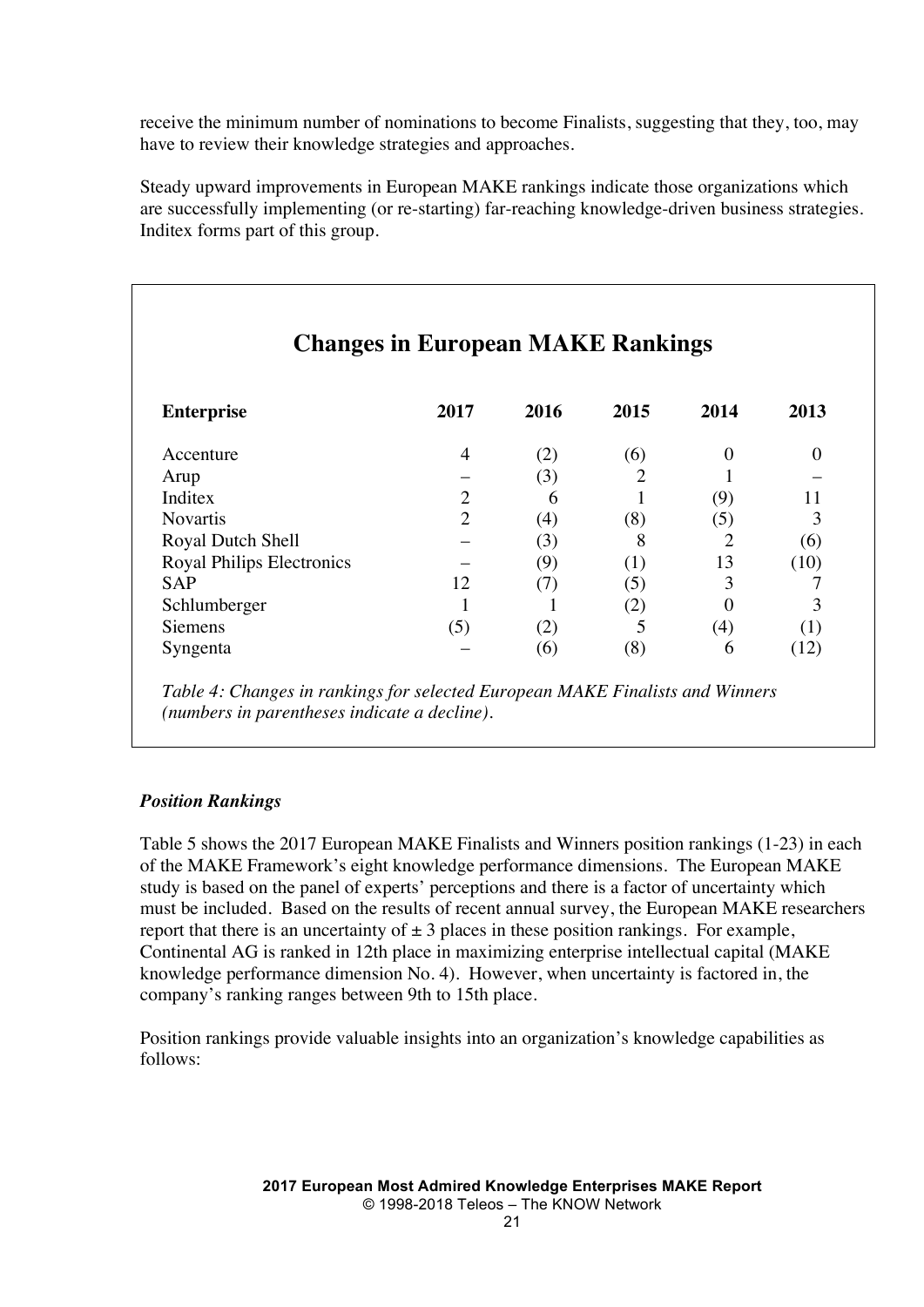- position rankings can be used to benchmark organizations which are leaders in a specific knowledge performance dimension, for example, LEGO for innovation, or Schlumberger for creating a knowledge-driven enterprise culture
- position rankings also can be used to determine an organization's *strengths* and *weaknesses.* If an organization's ranking in an individual knowledge performance dimension is significantly higher than its overall European MAKE ranking (taking into account the range of uncertainty), then it is an organizational *strength.* For example, Cuatrecasas, Gonçalves Pereira (13th position overall) ranks in 1st place in developing knowledge leaders and workers – a *strength.* However, if an organization's ranking in an individual knowledge performance dimension is *lower* than its overall European MAKE ranking, then it can be viewed as an organizational *weakness.* For example, LEGO (overall position in 2nd place) ranks in 16th position for transforming customer knowledge into shareholder/stakeholder value.

| <b>Enterprise</b>                     | $\mathbf{1}$   | $\overline{2}$ | 3              | $\overline{\mathbf{4}}$ | 5              | 6              | $\overline{7}$ | 8              |
|---------------------------------------|----------------|----------------|----------------|-------------------------|----------------|----------------|----------------|----------------|
| Schlumberger<br>1.                    | 1              | 4              | 7              | $\overline{2}$          | $\mathbf{2}$   | $\overline{2}$ | $\overline{2}$ | 4              |
| <b>LEGO</b><br>2.                     | $\overline{4}$ | 6              | $\mathbf{1}$   | $\mathbf{1}$            | 3              | $\mathbf{1}$   | 16             | $\mathbf{1}$   |
| 3.<br>Keolis                          | $\overline{2}$ | $\overline{2}$ | $\overline{2}$ | 11                      | 1              | 5              | 6              | 9              |
| Inditex<br>4.                         | 5              | $\overline{7}$ | 3              | 3                       | 10             | 8              | 3              | $\overline{c}$ |
| 5.<br><b>SAP</b>                      | 3              | 8              | $\overline{4}$ | 13                      | 11             | 3              | $\overline{4}$ | 17             |
| Airbus<br>6.                          | 16             | 9              | 9              | 10                      | 12             | 4              | 10             | 5              |
| 7.<br>Accenture                       | 14             | 10             | 8              | $\overline{4}$          | 14             | 20             | $\overline{1}$ | 3              |
| 8.<br><b>Siemens</b>                  | 17             | 11             | 5              | 14                      | 13             | 9              | 11             | 6              |
| Continental AG<br>9.                  | 15             | 5              | 13             | 12                      | 9              | 7              | 12             | 8              |
| Schneider Electric<br>10.             | 13             | 17             | 14             | 18                      | $\overline{4}$ | 5              | 13             | 10             |
| Virdys<br>11.                         | 5              | 20             | 10             | 5                       | 22             | 12             | 5              | $\overline{7}$ |
| 12. Uría Menéndez                     | 7              | 12             | 11             | 6                       | 5              | 13             | 19             | 21             |
| 13. Cuatrecasas, Gonçalves Pereira    | 21             | 1              | 6              | 19                      | 19             | 10             | 17             | 18             |
| Garrigues<br>14.                      | 8              | 13             | 12             | 7                       | 6              | 14             | 20             | 22             |
| 15. Festo                             | 9              | 14             | 16             | 16                      | 7              | 22             | 7              | 11             |
| 16. Novartis                          | 10             | 3              | 23             | 8                       | 15             | 23             | 8              | 12             |
| 17. Check Point Software Technologies | 18             | 15             | 17             | 17                      | 16             | 15             | 14             | 13             |
| 18. Dubai Electricity & Water         | 11             | 21             | 18             | 9                       | 8              | 16             | 9              | 23             |
| 19. Telefónica                        | 19             | 23             | 19             | 23                      | 17             | 17             | 15             | 14             |
| 20. Lukoil                            | 20             | 22             | 20             | 21                      | 18             | 18             | 21             | 15             |
| 21. Fira Group                        | 12             | 16             | 21             | 22                      | 23             | 19             | 23             | 16             |
| 22. Atos IT Solutions                 | 22             | 19             | 15             | 20                      | 21             | 21             | 18             | 20             |
| 23. BASF                              | 23             | 18             | 22             | 15                      | 20             | 11             | 22             | 19             |

Note: Knowledge performance dimensions numbers across the top of chart refer to:

1. creating an enterprise knowledge-driven culture.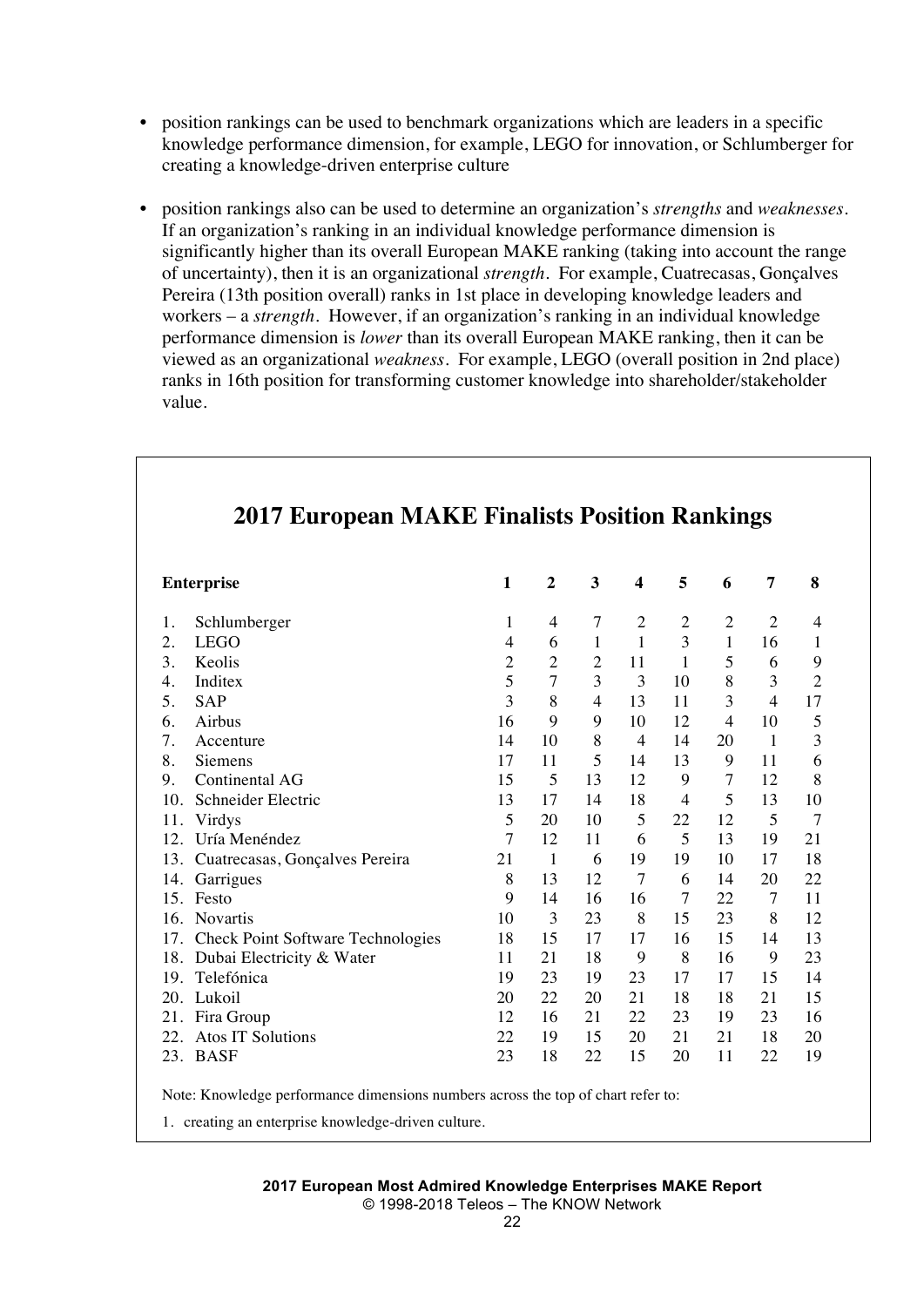- 2. developing knowledge workers through senior management leadership.
- 3. developing and delivering knowledge-based products/services/solutions.
- 4. maximizing enterprise intellectual capital.
- 5. creating an environment for collaborative enterprise knowledge sharing.
- 6. creating a learning organization.
- 7. delivering value based on stakeholder knowledge.
- 8. transforming enterprise knowledge into shareholder/stakeholder value.

*Table 5: 2017 European MAKE Finalists and Winners position rankings in the eight MAKE knowledge performance dimensions.*

#### **European MAKE Hall of Fame**

#### *European MAKE Finalists*

This year's 23 European MAKE Finals are concentrated in 16 categories:

- Computer Hardware, Software & IT Solutions 5 (21.3%)
- Legal 3 (12.9%)
- Oil & Gas Exploration and Services 2 (8.6%)
- Aerospace & Defense 1  $(4.4\%)$
- Automotive Manufacturing  $-1$  (4.4%)
- Chemicals 1 (4.4%)
- Construction and Engineering  $-1$  (4.4%)
- Consumer Products  $-1$  (4.4%)
- Diversified  $-1$  (4.4%)
- Electrics & Electronical Engineering  $-1$  (4.4%)
- Industrial Equipment  $-1$  (4.4%)
- Pharmaceuticals  $-1$  (4.4%)
- Retail 1  $(4.4\%)$
- Telecommunications  $-1$  (4.4%)
- Transportation  $-1$  (4.4%)
- Utilities  $-1$  (4.4%)

Over one-fifth of the 2017 European MAKE Finalists (21.3%) come from the highly competitive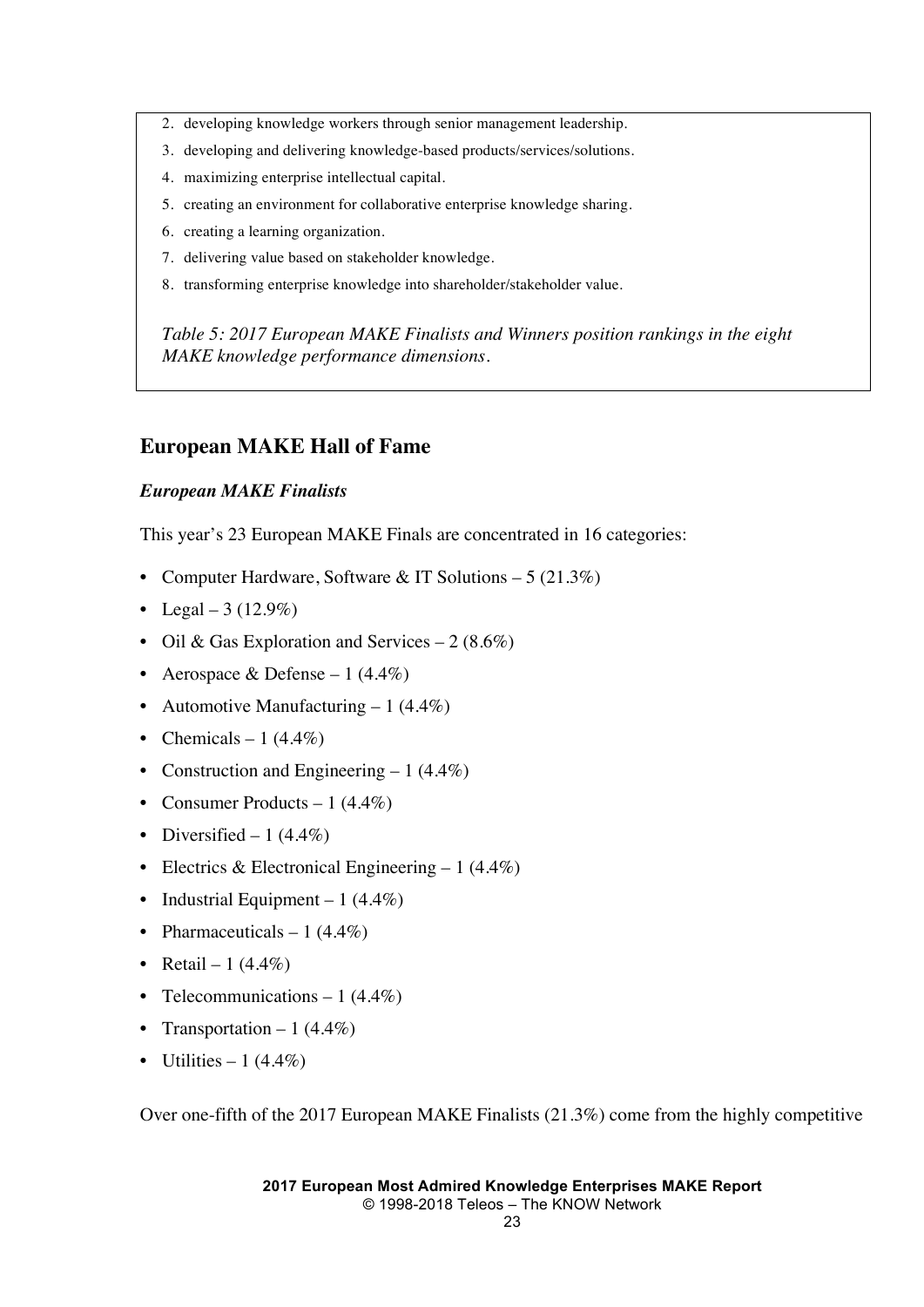computer hardware/software sector. Clearly there are different 'drivers' between the Global and regional MAKE studies.

#### **European MAKE Hall of Fame**

An even more select group of organizations form the 2017 European MAKE Hall of Fame. These five organizations have been European MAKE Finalists in each of the past five annual studies:

- Accenture
- Inditex
- SAP
- Schlumberger
- Siemens

It is a tribute to these European MAKE Hall of Fame organizations that they have 'stayed the knowledge course' over the past five years. Many previous European MAKE Finalists and Winners have not been able to maintain a long-term, holistic knowledge-driven strategy and focus, losing both momentum and competitive advantage.

When faced with global economic uncertainties and/or competition from within their own business sectors, the European MAKE Hall of Fame organizations have successfully used their 'knowledge advantage' to maintain leading positions in value creation.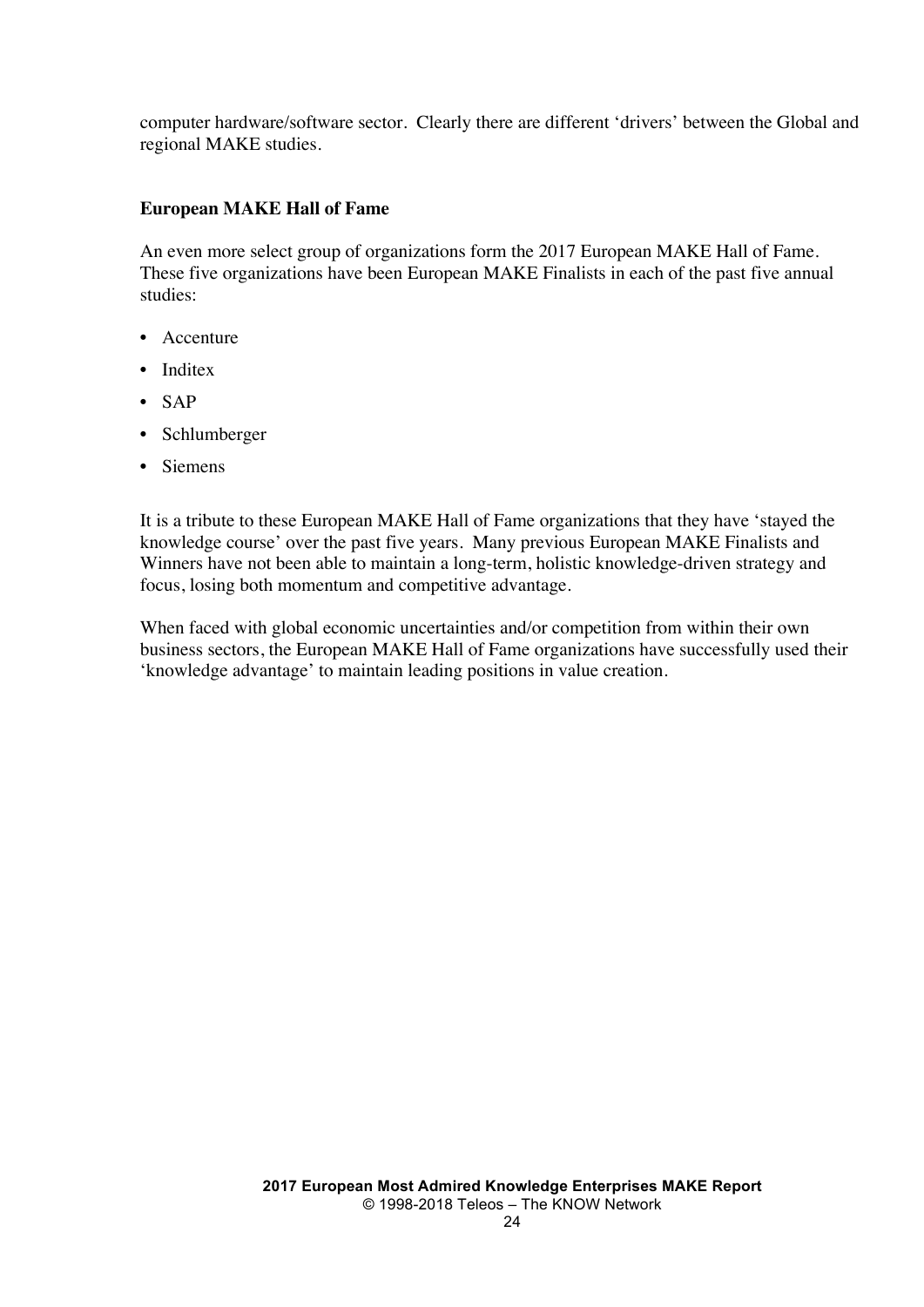### **Organizations to Watch**

Every year a number of organizations appear on the European MAKE expert panel's 'radar screen.' Although they have not yet entered the ranks of European MAKE Winners, these knowledge-driven organizations demonstrate outstanding innovative capabilities, collaboration, organizational learning and intellectual capital management. They are organizations to 'Watch.'

|           | ARM Holdings (Softbank) (United Kingdom) | Semiconductors              |
|-----------|------------------------------------------|-----------------------------|
|           | Area (France)                            | Utilities                   |
|           | Bouygues (France)                        | Diversified                 |
|           | Cool blue (the Netherlands)              | e-Commerce                  |
|           | Danone (France)                          | Food                        |
|           | Gas Natural Fenosa (Spain)               | Energy                      |
|           | Hilti (Liechtenstein)                    | Industrial equipment        |
| $\bullet$ | Iberdrola (Spain)                        | Utilities                   |
| ٠         | Irizarry (Spain)                         | Motor vehicle manufacturing |
| ٠         | LafargeHolcim (Switzerland)              | Building materials          |
| $\bullet$ | Linklaters LLP (United Kingdom)          | Legal                       |
|           | Mercadona (Spain)                        | Food retailing              |
|           | Ponsee (Finland)                         | Industrial equipment        |
| ٠         | Porsche (Germany)                        | Motor vehicle manufacturing |
| ٠         | Robert Bosch (Germany)                   | Motor vehicle parts         |
| ٠         | Santander (Spain)                        | <b>Financial services</b>   |
| ٠         | Spotify (Sweden)                         | Entertainment               |
| ٠         | STMicroelectronics (Switzerland)         | Semiconductors              |
|           | • Virgin Group (United Kingdom)          | Diversified                 |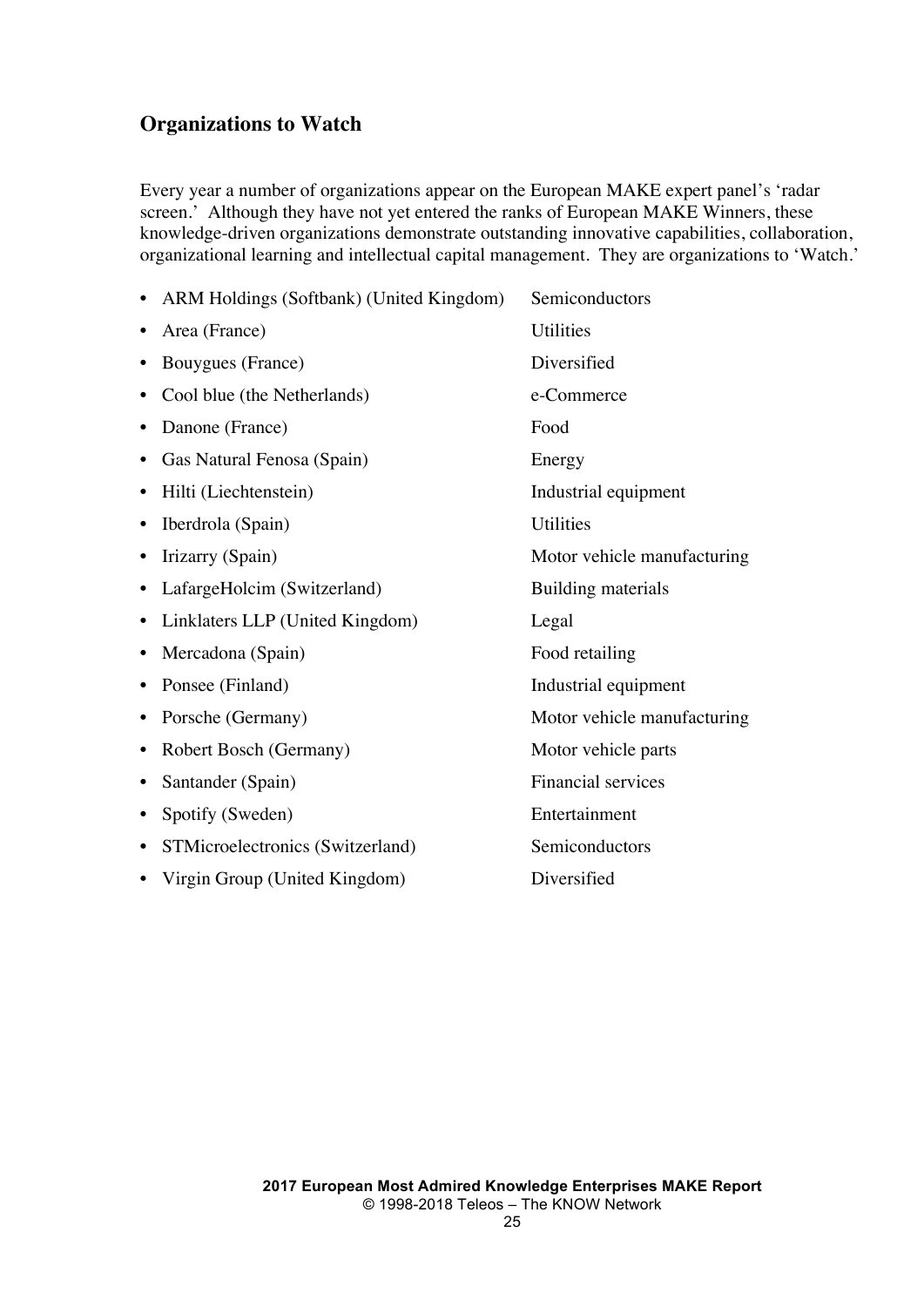## **Global Knowledge Maturity**

During the past decade, regional MAKE Winners have invested considerable resources to improving their collaborative and innovation capabilities. Now they are turning their attentions to managing enterprise intellectual capital – especially human capital. They also are focusing on social networking tools and techniques to expand and improve inter- and intra-collaborative enterprise knowledge sharing and to gain greater insights into customers' experiences and expectations.

Many rapidly developing countries, including Brazil, China, India and Indonesia, are continuing to switch their focus from traditional quality control and low-cost manufacturing to more intensive knowledge-driven business strategies. The number of MAKE Finalists from emerging markets is forecast to increase substantially over the next few years.

The uncertain global economic and political environment continues to force consolidation in key business sectors, including airlines, computers, construction, consulting, defense, energy, entertainment, information technology, Internet, logistics, mineral resources, pharmaceuticals and social media. In many of these sectors, large-scale consolidation has resulted in a handful of global and regional companies dominating each business sector. Those companies with strong knowledge-driven approaches are most likely to survive and prosper.

Social networking firms represent a new type of global organization. These user-driven organizations are a reflection of the emerging 21st century knowledge economy where individuals are actively participating in global communities to create, deliver and use knowledge products and services. MAKE researchers expect more social network-type organizations to appear in future MAKE Winners' lists.

In the global knowledge 'race' organizations cannot afford to rest on their laurels. The key driver is the *rate* at which organizations can transform knowledge into intellectual capital and knowledge-based products/services/solutions. In the global economy, just keeping up with competitors is no longer an option.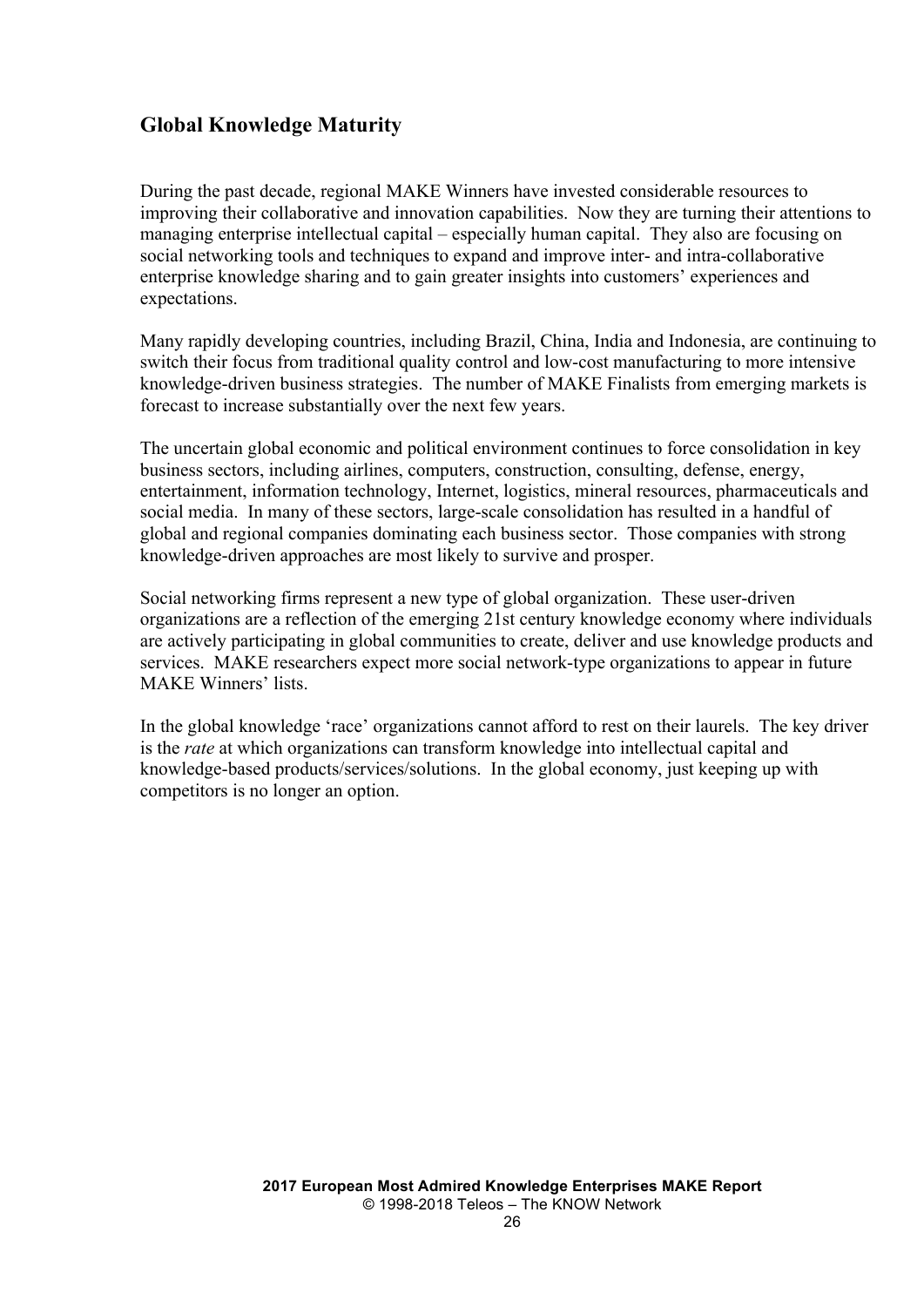### **References**

- [1] "The World's Biggest Public Companies (Global 2000 Leading Companies)," *Forbes,* May 24, 2017. http://www.forbes.com/global2000/list/
- [2] "The Fortune Global 500," *Fortune*, July 20, 2017. http://fortune.com/global500/
- [3] "The Fortune 500," *Fortune,* June 7, 2017. http://fortune.com/fortune500/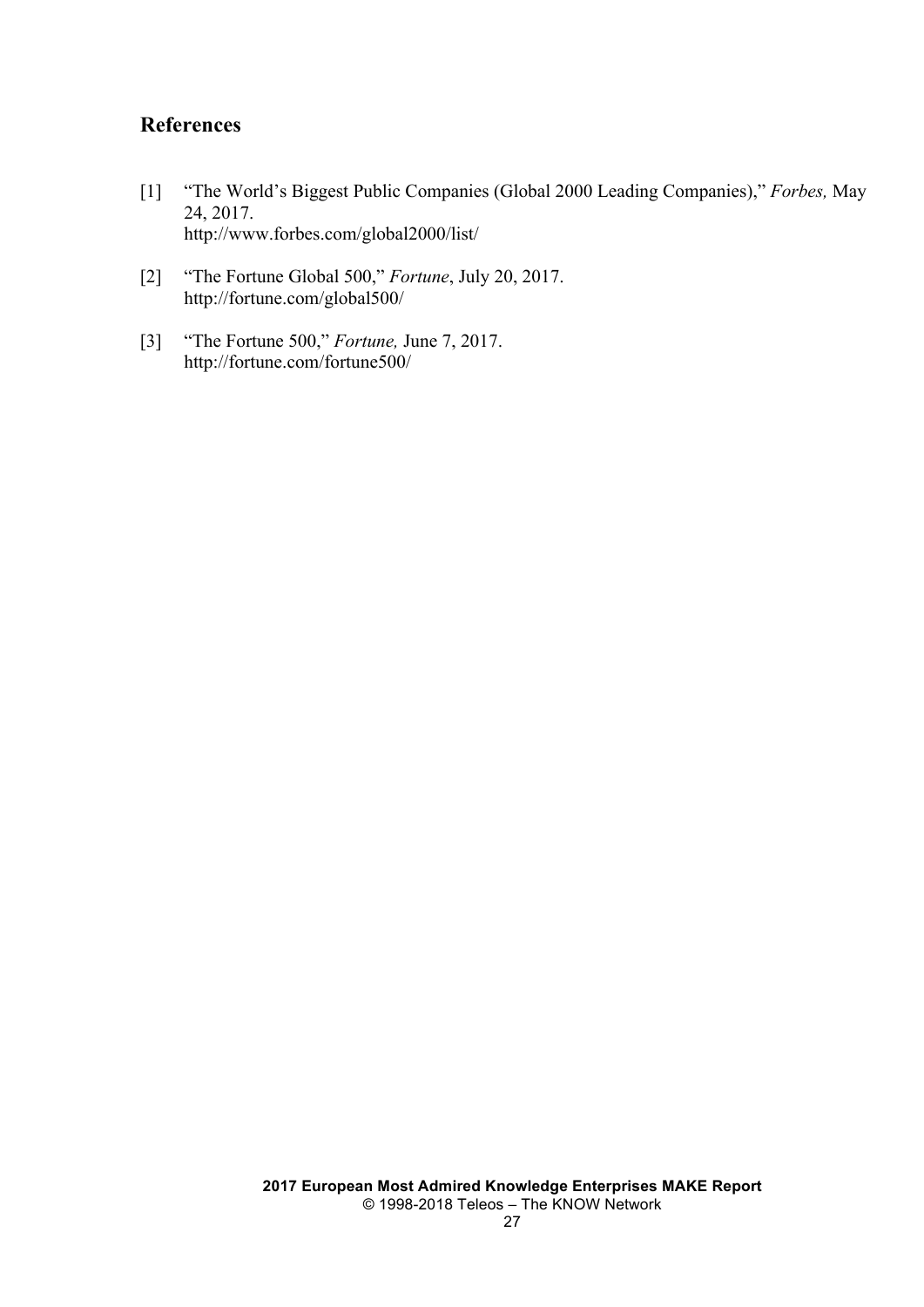## **Appendix 1: MAKE Framework**

After reviewing various knowledge management approaches and models, Teleos developed a framework of eight knowledge performance dimensions which are the visible drivers of the knowledge-driven enterprise:

- creating an enterprise knowledge-driven culture.
- developing knowledge workers through senior management leadership.
- developing and delivering knowledge-based products/services/solutions.
- maximizing enterprise intellectual capital.
- creating an environment for collaborative knowledge sharing.
- creating a learning organization.
- delivering value based on stakeholder knowledge.
- transforming enterprise knowledge into shareholder/stakeholder value.

Each of these eight knowledge performance dimensions is made up of dozens of knowledge processes and sub-processes. Taken together, they serve as the 'engine' of the knowledge-driven enterprise (see figure below).

The eight knowledge performance dimensions which form the MAKE framework are found in all world-class enterprises. They are seen as key drivers in creating value in knowledgeintensive organizations. Listed below are the major processes which form the foundation of the eight knowledge performance dimensions.

#### *Creating an enterprise knowledge-driven culture*

The key drivers of this knowledge performance dimension include:

- Developing and deploying a knowledge-driven enterprise vision and strategy.
- Determining enterprise core competencies (knowledge assets).
- Designing a knowledge-driven enterprise structure and relationships between enterprise units.
- Developing and managing enterprise knowledge values.
- Developing and managing enterprise knowledge behaviors.
- Developing and managing enterprise knowledge systems/processes.
- Creating and managing a knowledge-based human resources strategy.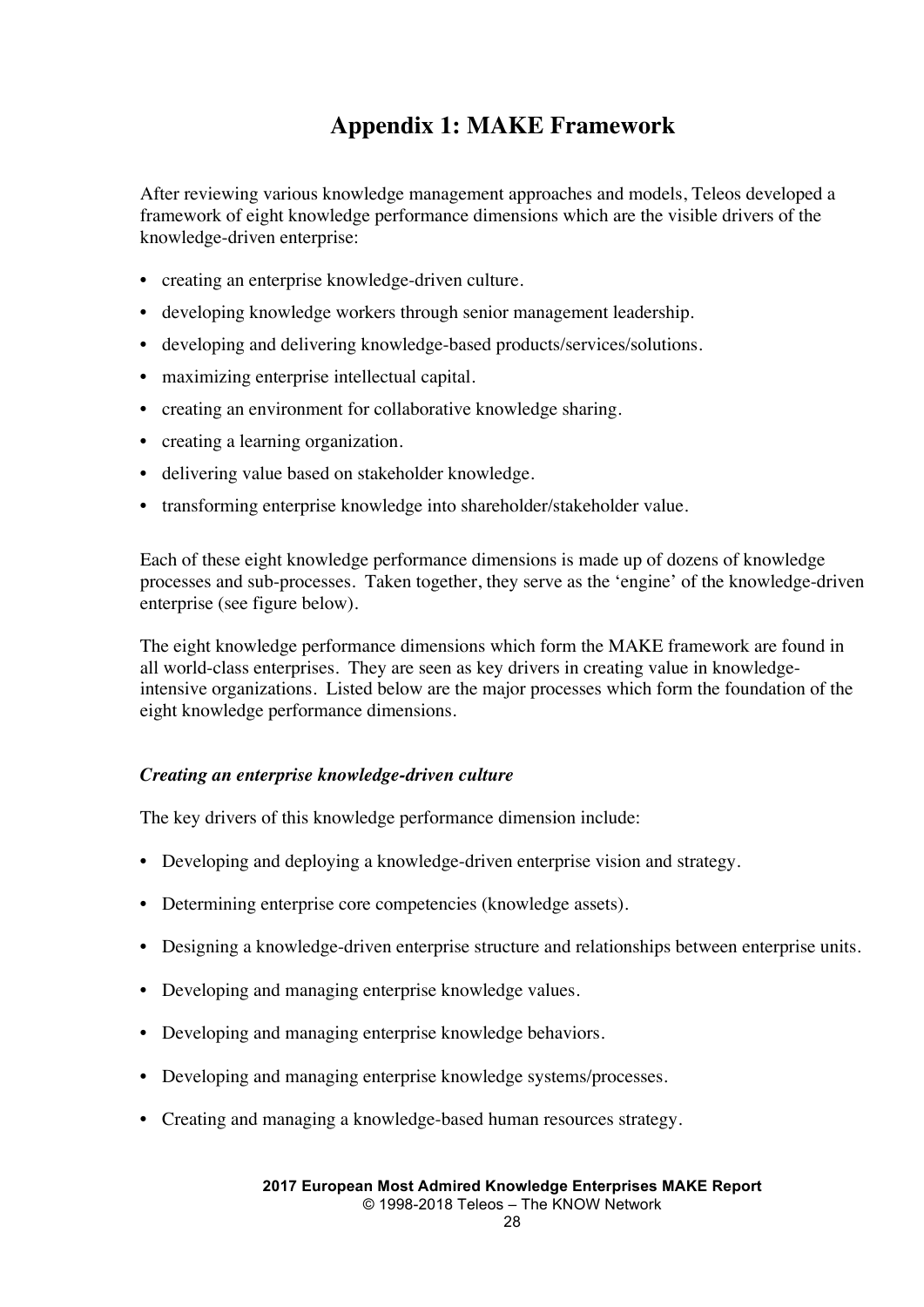

Most Admired Knowledge Enterprises (MAKE) Framework ©Teleos

#### *Developing knowledge workers through senior management leadership*

The key drivers of this knowledge performance dimension include:

- Developing and deploying an enterprise management style that encourages the acquisition, sharing and application of knowledge for enterprise value creation.
- Providing financial and non-financial enterprise support for managing knowledge.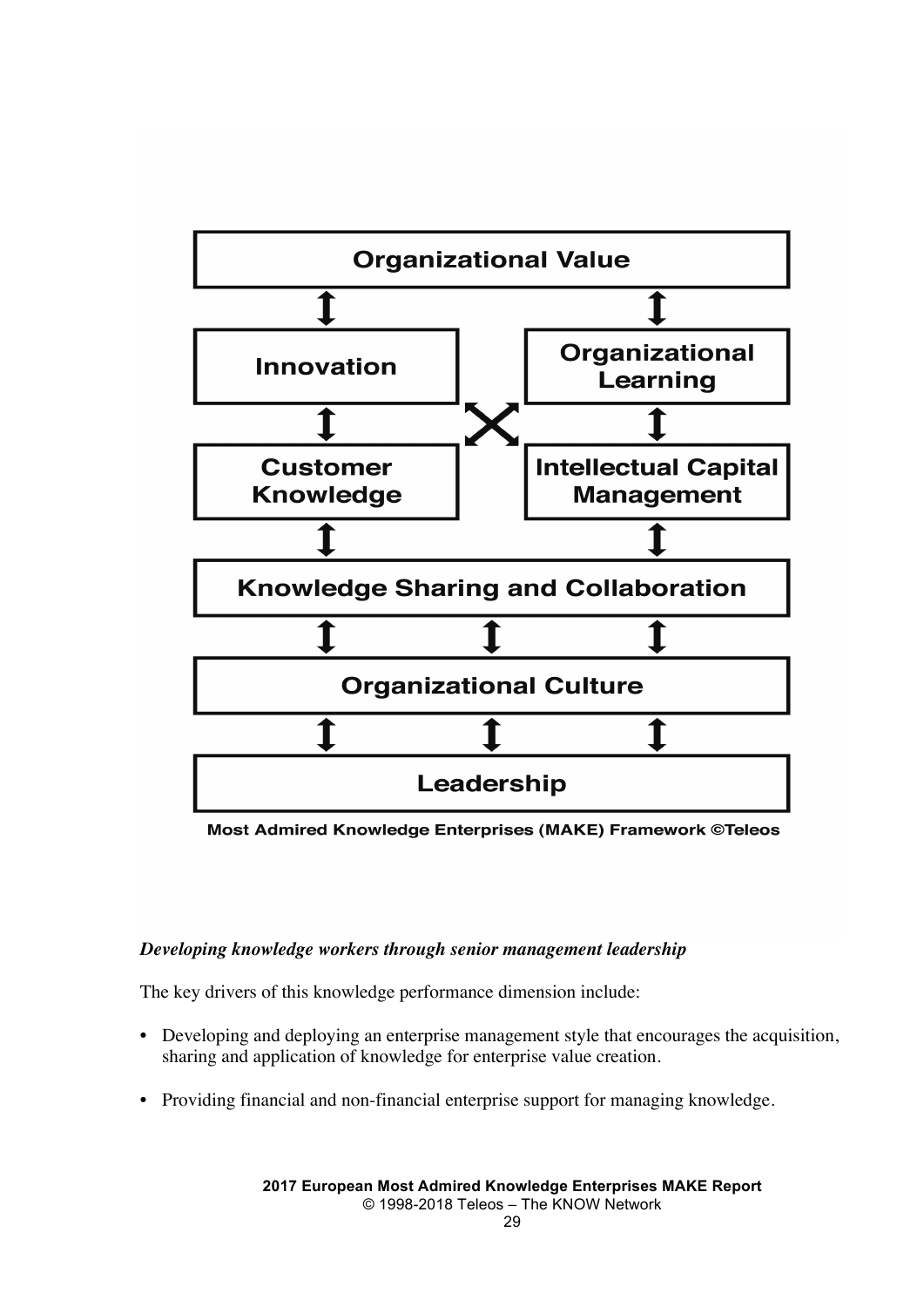- Encouraging and supporting an enterprise knowledge strategy and approach.
- Developing and training knowledge leaders.
- Establishing good corporate governance through an enterprise knowledge strategy.
- Recognizing/rewarding knowledge leaders.

Perhaps the key knowledge performance attribute in this knowledge performance dimension is the chief executive officer's support. This support involves articulating a clear vision for the organization, including how it is going to become and then grow as a knowledge-driven enterprise.

#### *Developing and delivering knowledge-based products/services/solutions*

The key drivers of this knowledge performance dimension include:

- Developing and deploying an enterprise knowledge creation and innovation strategy.
- Developing and training the workforce in idea generation and innovation.
- Involving customers/stakeholders and suppliers in the development of knowledge-based goods and services.
- Increasing/expanding enterprise knowledge.
- Managing the transfer of knowledge and ideas to 'points of action.'
- Recognizing/rewarding innovators.
- Managing the production and/or service of knowledge-based goods and services.
- Measuring value created from knowledge creation and innovation.

Visionary companies create an environment of 'discomfort' to stimulate change and improvement – before their customers/clients demand it of them. Best practice innovative organizations display the following characteristics:

- Employees are allowed free time to be creative.
- Functional barriers are removed and 'silo' mentalities discouraged.
- Employees are allowed to take risks and make mistakes.
- Organizations create reward systems which encourage innovation.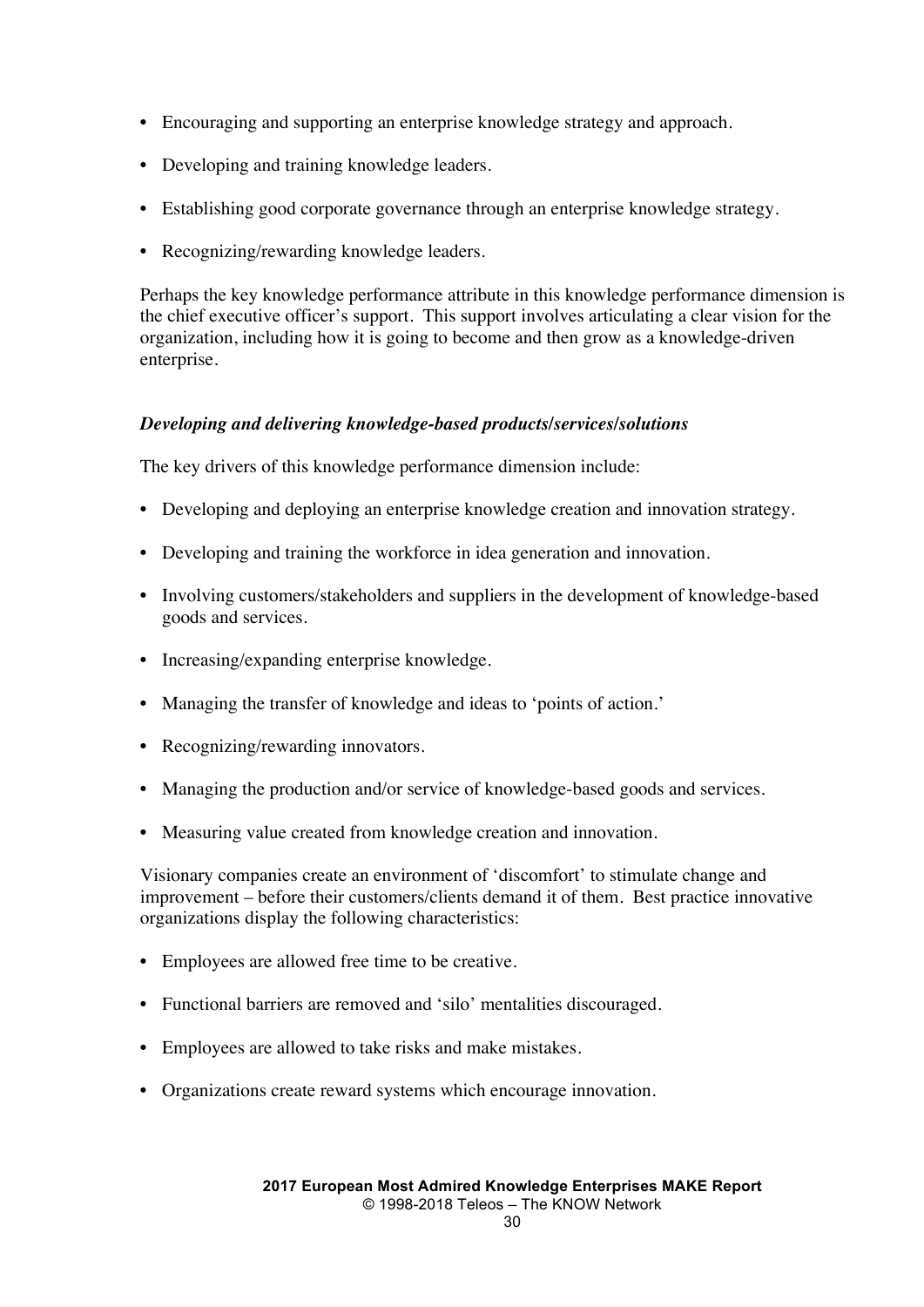- Networks and communities of practice are encouraged.
- Customers are integrated into the creative process problems are looked at from the customers' perspective.
- The innovation process is under continuous review and improvement.

#### *Maximizing enterprise intellectual capital*

The key drivers of this knowledge performance dimension include:

- Developing and deploying an enterprise intellectual capital strategy.
- Developing and training the enterprise workforce in intellectual capital concepts and tools.
- Developing tools and techniques to manage and measure intellectual capital.
- Managing and expanding human, customer/stakeholder and structural intellectual capital.
- Protecting knowledge assets.
- Recognizing/rewarding employees for increasing enterprise intellectual capital.

#### *Creating an environment for collaborative knowledge sharing*

The key drivers of this knowledge performance dimension include:

- Developing and managing the capture, categorization and use of knowledge.
- Mapping knowledge resources throughout the organization.
- Converting individual tacit into enterprise explicit knowledge.
- Creating systematic mechanisms for sharing existing internal and external knowledge and best practices.
- Using collaborative tools for knowledge sharing (including wikis and social networking).
- Developing communities of practice.
- Transferring best practices gained from collaborative knowledge sharing.
- Effectiveness in identifying and accessing internal and external expertise.
- Establishing knowledge-based reward and recognition systems.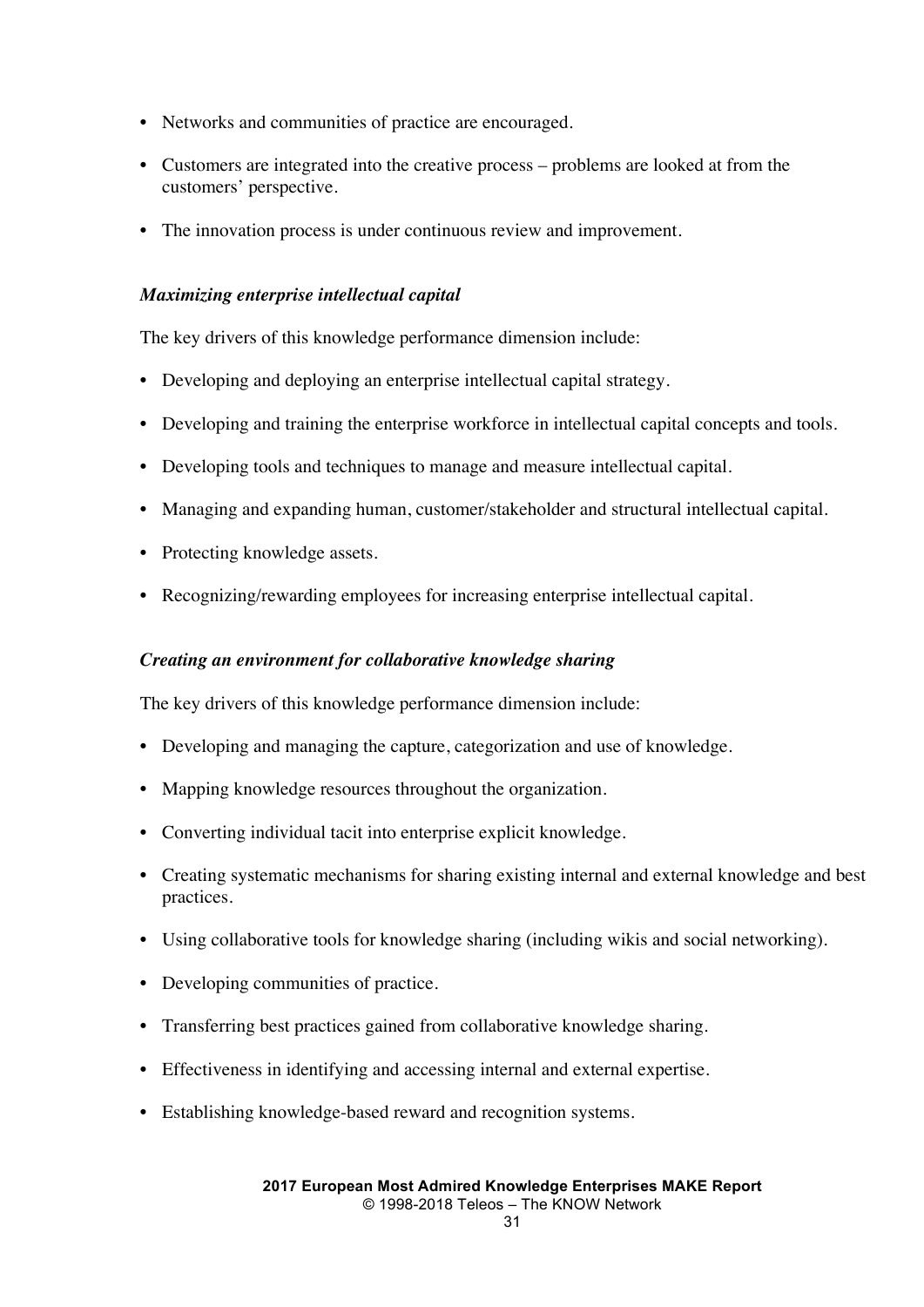#### *Creating a learning organization*

The key drivers of this knowledge performance dimension include:

- Developing a knowledge-driven enterprise learning strategy.
- Developing collaboration/partnerships for accelerated learning.
- Developing and/or acquiring learning methodologies, tools and techniques.
- Converting individual tacit into enterprise explicit knowledge.
- Developing communities of practice.
- Learning by doing.
- Coaching and mentoring.
- Developing an organizational learning infrastructure, e.g., corporate intranet for the internal and external exchange of learning experiences.
- Moving from individual learning to organizational learning.

Most knowledge enterprises understand that to grow and prosper in the 21st century, they will have to innovate, develop new knowledge and create maximum value for their customers and shareholders. To establish this environment of creativity and innovation, a growing number of firms are transforming themselves into learning organizations.

#### *Delivering value based on stakeholder knowledge*

The key drivers of this knowledge performance dimension include:

- Developing and deploying an enterprise knowledge-driven stakeholder value strategy.
- Creating and managing stakeholder value profiles and maps.
- Creating stakeholder value chains.
- Developing and/or acquiring tools and techniques to collect and gain value from stakeholder knowledge.
- Developing and managing stakeholder databases.
- Developing tools and techniques to extract value from stakeholder knowledge.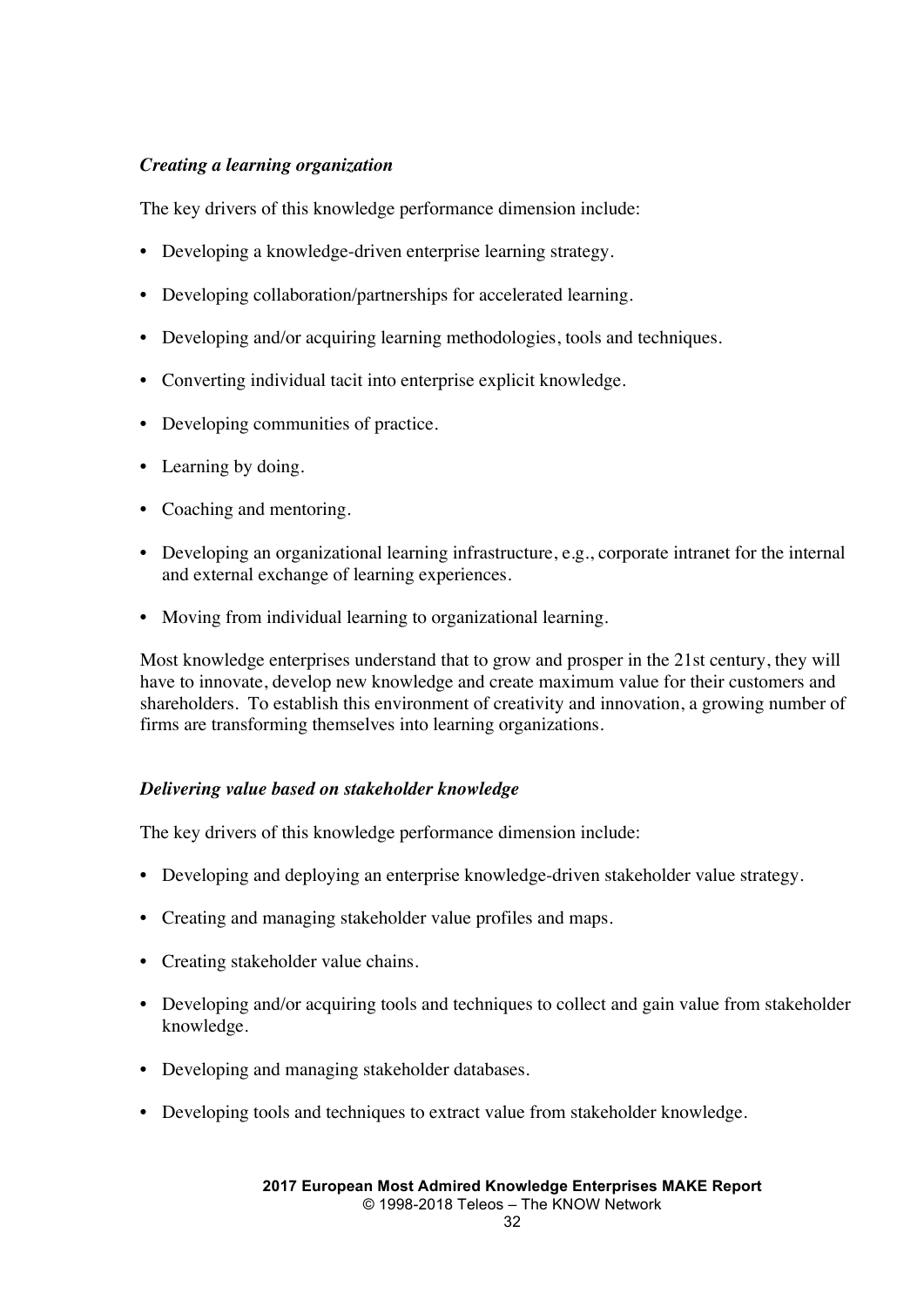• Measuring changes in the stakeholder value chain.

The knowledge economy has changed the goal posts in terms of winning customers and retaining their loyalty. It is now possible to market to customers on a global scale and to know more about their needs, wants and desires than ever before. On the other hand, customers and other stakeholders are becoming more discerning – they are knowledgeable about what they want, how much they will pay for it, and from whom they will purchase it.

#### *Transforming enterprise knowledge into shareholder/stakeholder value*

The key drivers of this knowledge performance dimension include:

- Developing and deploying an enterprise knowledge-driven strategy for increasing stakeholder/shareholder value.
- Mapping and developing knowledge value chains.
- Managing and measuring knowledge value chains.
- Measuring changes in enterprise stakeholder/shareholder value.
- Communicating/reporting on knowledge-based value creation.

Organizations have discovered that this knowledge performance dimension, along with 'Maximizing Enterprise Intellectual Capital,' is the most difficult to manage at a strategic level. The concept of knowledge-driven stakeholder/shareholder value continues to be hard to grasp, and tools and techniques are lacking to make it visible within the enterprise as well as to external stakeholders.

Part of the difficulty is that most companies are still operating with industrial age financial and accounting systems. Attempting to measure and manage knowledge processes that create wealth – especially those activities that focus on long-term paybacks – are still beyond the grasp of most organizations.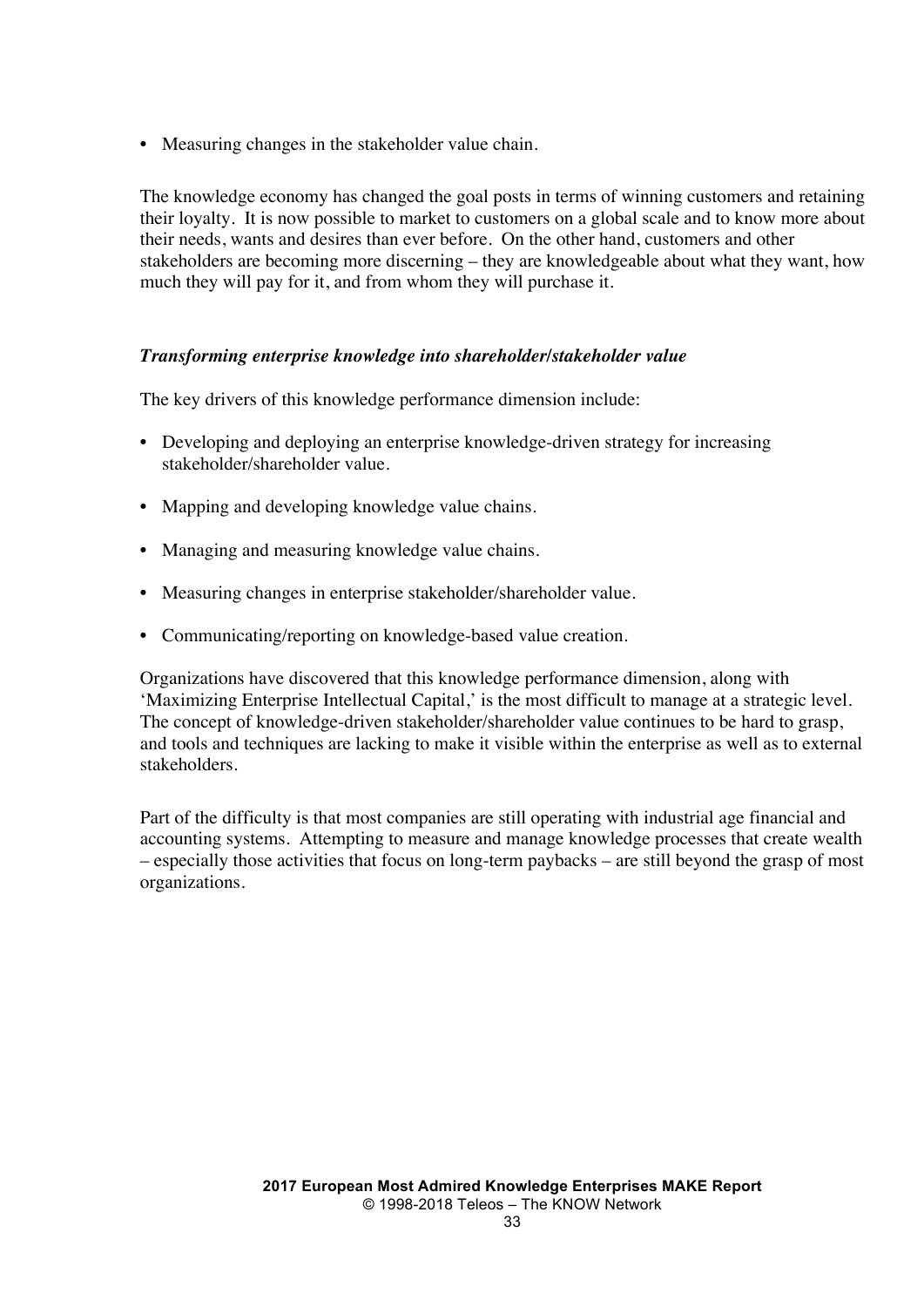## **Appendix 2: MAKE Methodology**

The Most Admired Knowledge Enterprises (MAKE) research program is based upon the Delphi research methodology which was developed in the 1950s by the Rand Corporation as a longrange forecasting tool. When using the Delphi research methodology, a panel of experts is asked a series of specific questions over several rounds. After each round of responses, individual opinions are shared, allowing each panel member to understand what the other experts think. Discovering other experts' opinions helps to reinforce those in agreement, and to influence those who did not initially agree to possibly consider other factors. In the next round, the experts revise their estimates. The process is then repeated, usually for no more than three or four rounds, until a broad consensus is reached.

The Delphi method promotes unbiased exchanges of ideas and discussion and usually results in a convergence of opinion. It is one of the best approaches to forecasting long-range trends and opinion.

The goal of the MAKE research is to obtain a consensus of expert opinion regarding which organizations are leaders in long-term wealth creation based on transforming enterprise knowledge into superior processes/products/services/solutions.

A total of 1,250 experts were invited to join the 2017 European MAKE panel:

- 438 senior executives, including the chief executive officer, chief financial officer and chief technology officer/chief information officer, of each *Fortune* European-headquartered 500 company by sales (146 companies).
- 812 chief knowledge officers and leading knowledge management, intellectual capital, innovation, and organizational learning practitioners drawn from business, consulting, academia and research.

Asia now hosts the largest number of *Fortune* Global 500 headquartered companies. The Americas and Europe, on the other hand, continue to decline in share of the *Fortune* Global 500 companies. The *Fortune* Global 500 companies (by location of the firm's headquarters) are distributed as follows:

- Americas 153 companies (30.6%)
- Asia  $201$  companies  $(40.2\%)$
- Europe  $146$  companies  $(29.2\%)$

Every attempt is made to 'balance' the European MAKE expert panel by 'weighing' the members of the panel of experts so that each region has the appropriate geographic representation. Therefore, there shouldn't be a bias towards organizations headquartered in any particular region. The 2017 European MAKE study was conducted during March-May 2017.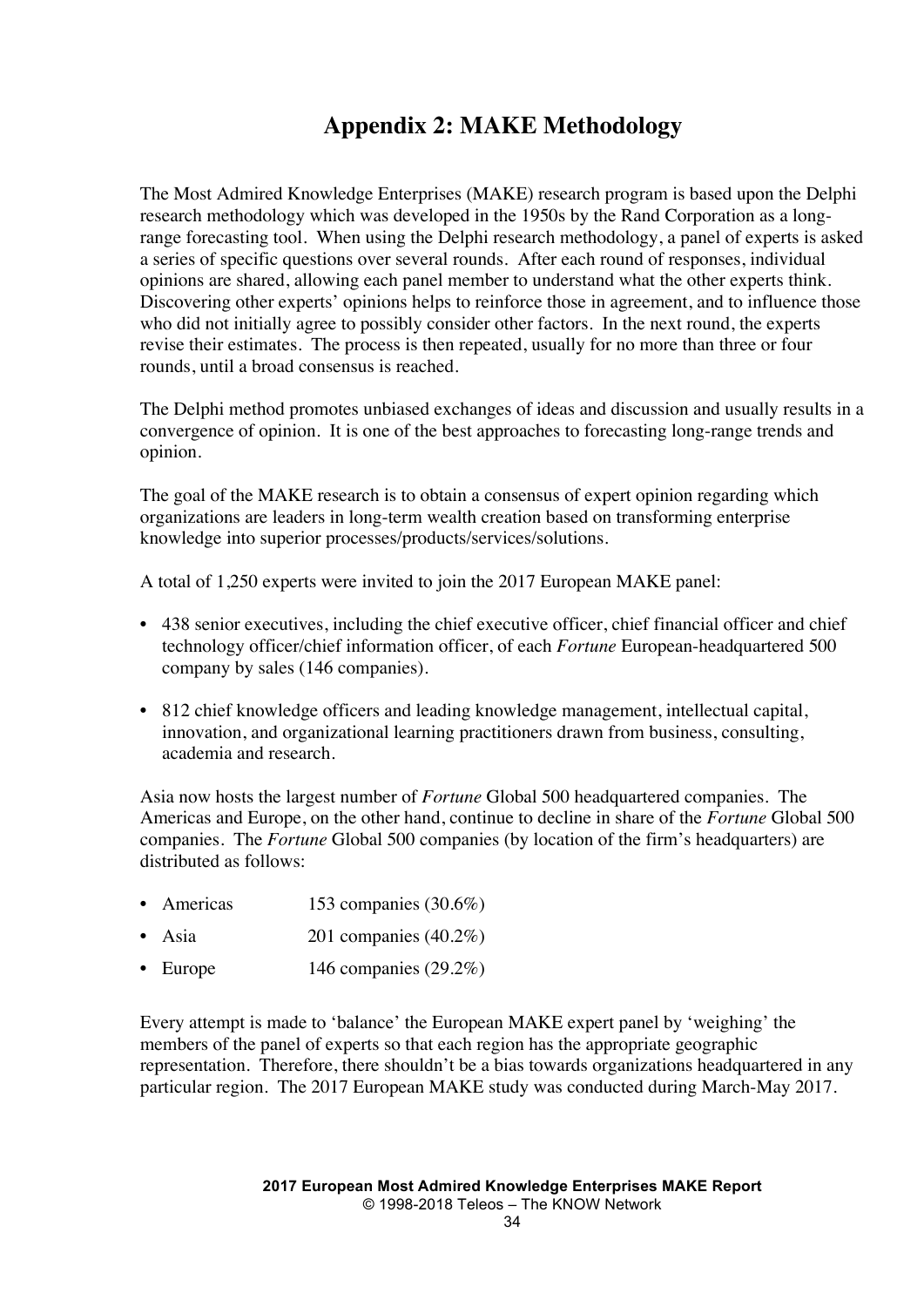The 2017 European MAKE panel of experts were considerably more positive view about the global economy when compared to the 2017 European MAKE panel of experts. They were optimistic about growth prospects in the United States

Trends observed in the European MAKE study include:

- There was a slight increase in the number of 2017 European MAKE Finalists (23) compared to last year's European MAKE study (21). The 2017 European MAKE Finalists were located as follows: Denmark (1), Finland (1), France (4), France/the Netherlands (1), Germany (6), Ireland (1), Israel (1), Spain (5), Switzerland (1), Russia (1) and the United Arab Emirates (1).
- Although the 21st century is forecast to be Asia's century, American and European organizations continue to dominate many of the third-party, independent 'most admired' studies rankings.
- Europe has an aging population when compared to the Americas and Asia, and organizations in European countries are finding it increasingly difficult to recruit, train and retain key knowledge workers.
- This year's European MAKE Winners are recognized for creating knowledge-driven enterprise cultures, and developing new products, services and solutions.
- European-headquartered organizations face challenges in developing knowledge leaders and workers

In common with other Delphi-based 'Most Admired' studies, such as *Fortune's* 'World's Most Admired Companies,' senior executives participating in the MAKE research are knowledgeable regarding the strengths and weaknesses of European peer companies across the eight MAKE knowledge dimensions, based mainly on perceptions of organizational strategic performance. On the other hand, the panel of KM experts tends to have a greater understanding of enterprise best practices at the knowledge process level. Therefore, the two components of the MAKE expert panel complement each other.

The 2017 European MAKE study consisted of three rounds of consensus-building. In the first round the expert panel was asked to nominate leading knowledge-driven organizations – located anywhere in the European – from all sectors (including non-profit and public sector).

In the second round, the 2017 European MAKE expert panel members selected a maximum of three organizations from the list of nominations. Those organizations selected by at least 5% of the expert panel were recognized as 2017 European MAKE Finalists.

In the third and final round, the expert panel rated the 2017 European MAKE Finalists against the eight MAKE knowledge performance dimensions. The nominated enterprises' performance was rated on a scale of 1 (poor) to 10 (excellent) for each knowledge dimension. The maximum overall score for an enterprise against the eight dimensions was 80.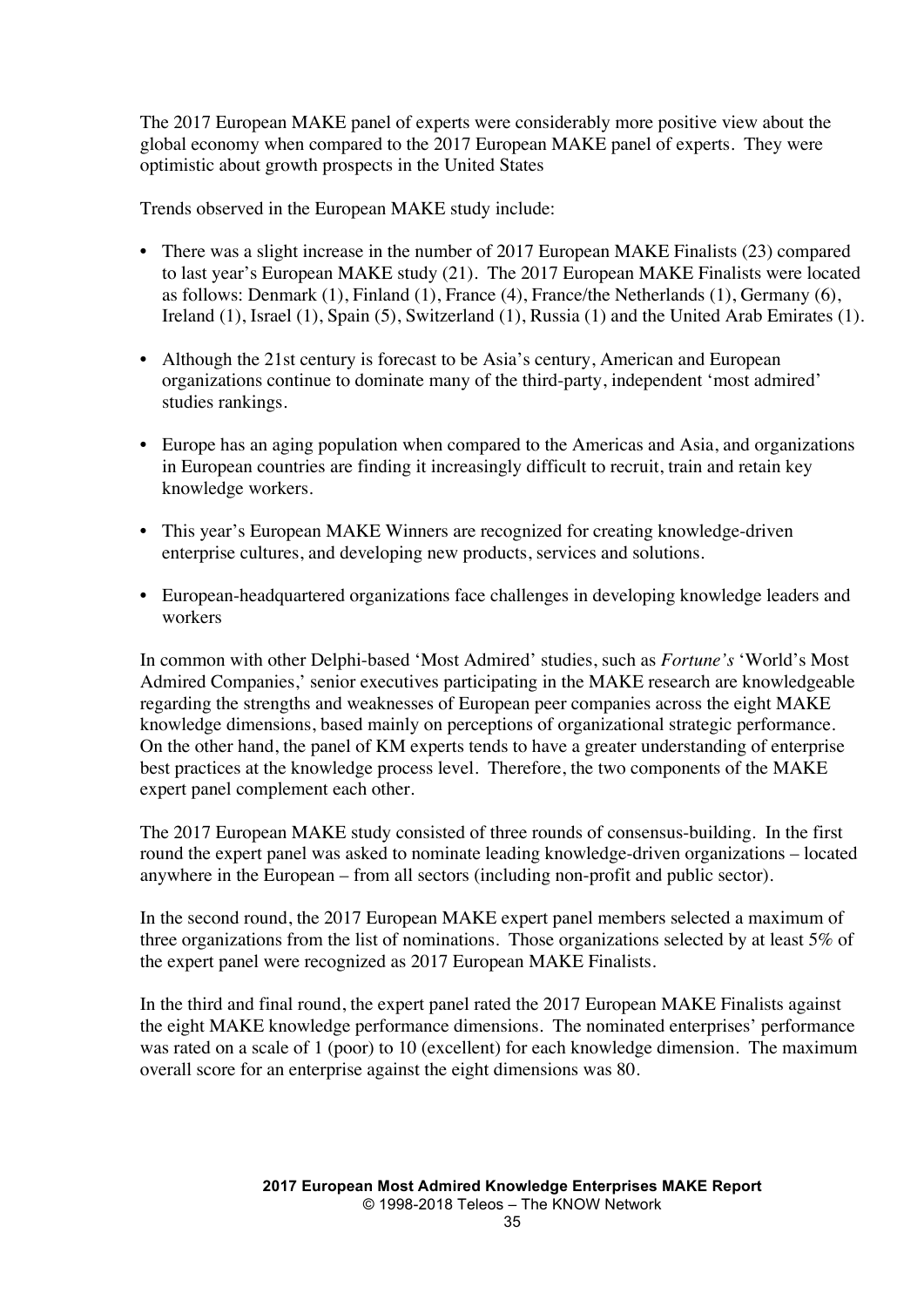The top European MAKE Finalists by total composite score are recognized as European MAKE Winners.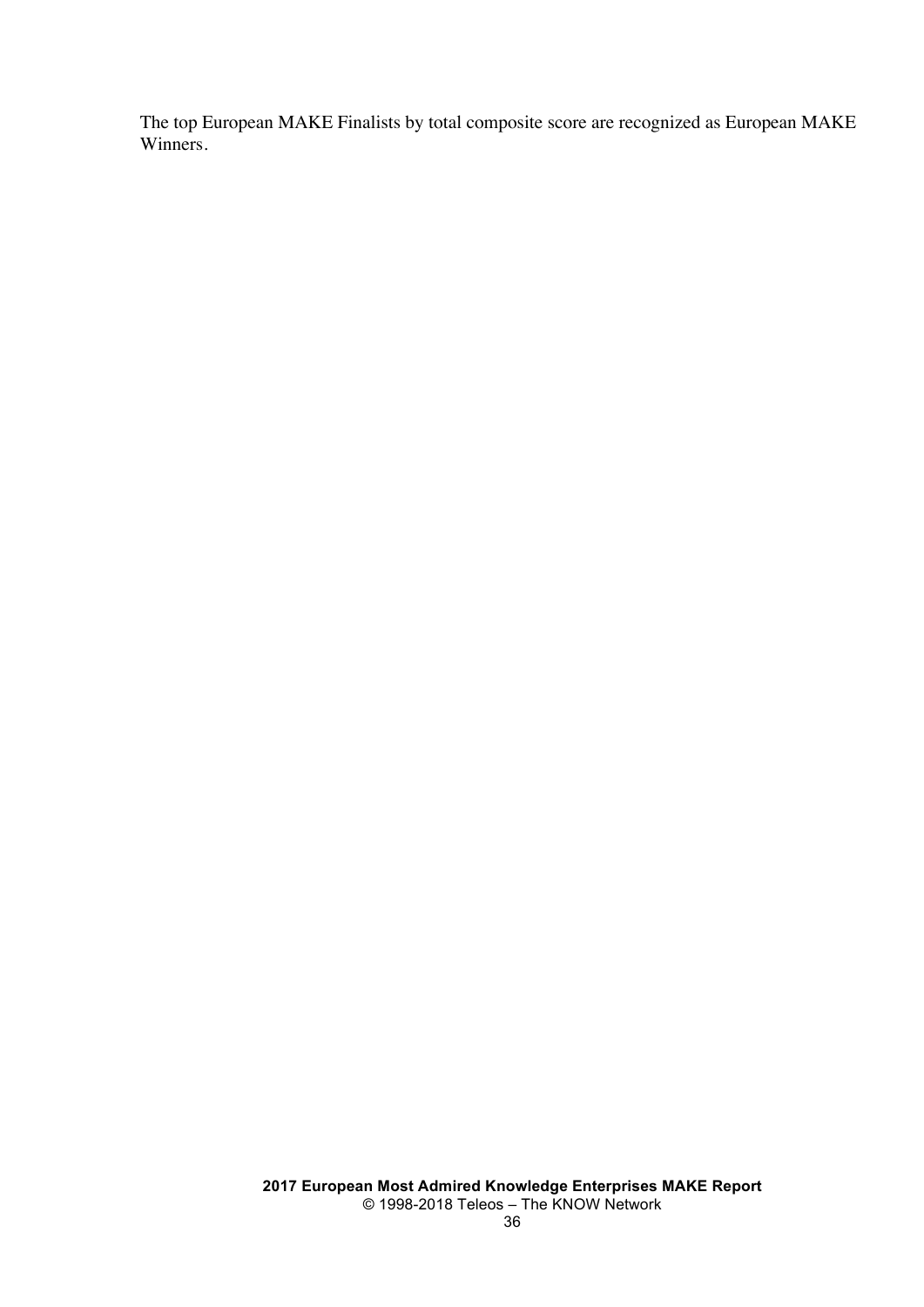## **Appendix 3: 2017 European MAKE Nominees**

A total of 48 organizations were nominated in the 2017 European MAKE study (in alphabetical order):

- Accenture (Ireland)
- Airbus (Airbus Group) (France)
- Area (France)
- Arup (UK)
- Atos IT Solutions (Atos) Germany
- BASF (Germany)
- BMW (Germany)
- Bouygues (France)
- Capgemini (France)
- Check Point Software Technologies (Israel)
- Continental AG (Germany)
- Cuatrecasas, Gonçalves Pereira (Spain)
- Coolblue (the Netherlands)
- Daimler (Germany)
- Dubai Electricity & Water (Dubai, UAE)
- Dyson (United Kingdom)
- Ericsson (Sweden)
- Festo (Germany)
- Fira Group (Finland)
- Garrigues (Spain)
- Groupe Herve (France)
- Grupo Antolin (Spain)
- Heltti (Finland)
- **IDATE** (France)
- Inditex (Spain)
- ING (the Netherlands)
- Keolis (France)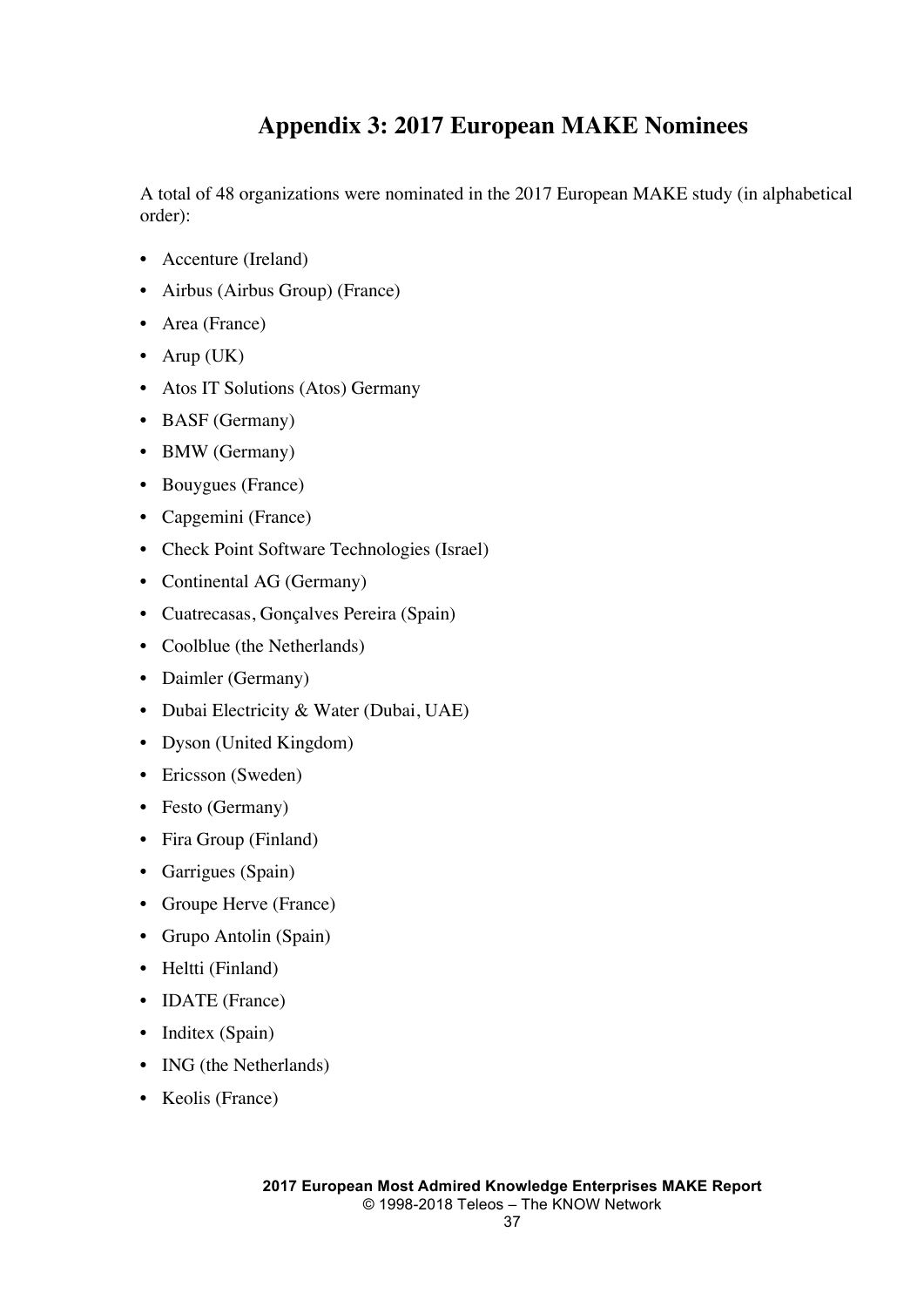- LafargeHolcim (Switzerland)
- LEGO (Denmark)
- Lukoil (Russia)
- Mercadona (Spain)
- Novartis (Switzerland)
- Novo Nordisk (Denmark)
- Ponsee (Finland)
- Robert Bosch (Germany)
- Royal Dutch Philips (the Netherlands)
- Royal Dutch Shell (the Netherlands/UK)
- SAP (Germany)
- Schlumberger (France/USA)
- Schneider Electric (France)
- Siemens (Germany)
- Systematic (Denmark)
- Telefónica (Spain)
- Transport for London (United Kingdom)
- Unilever (the Netherlands)
- Uría Menéndez (Spain)
- Virdys (France)
- World Web Forum (Switzerland)